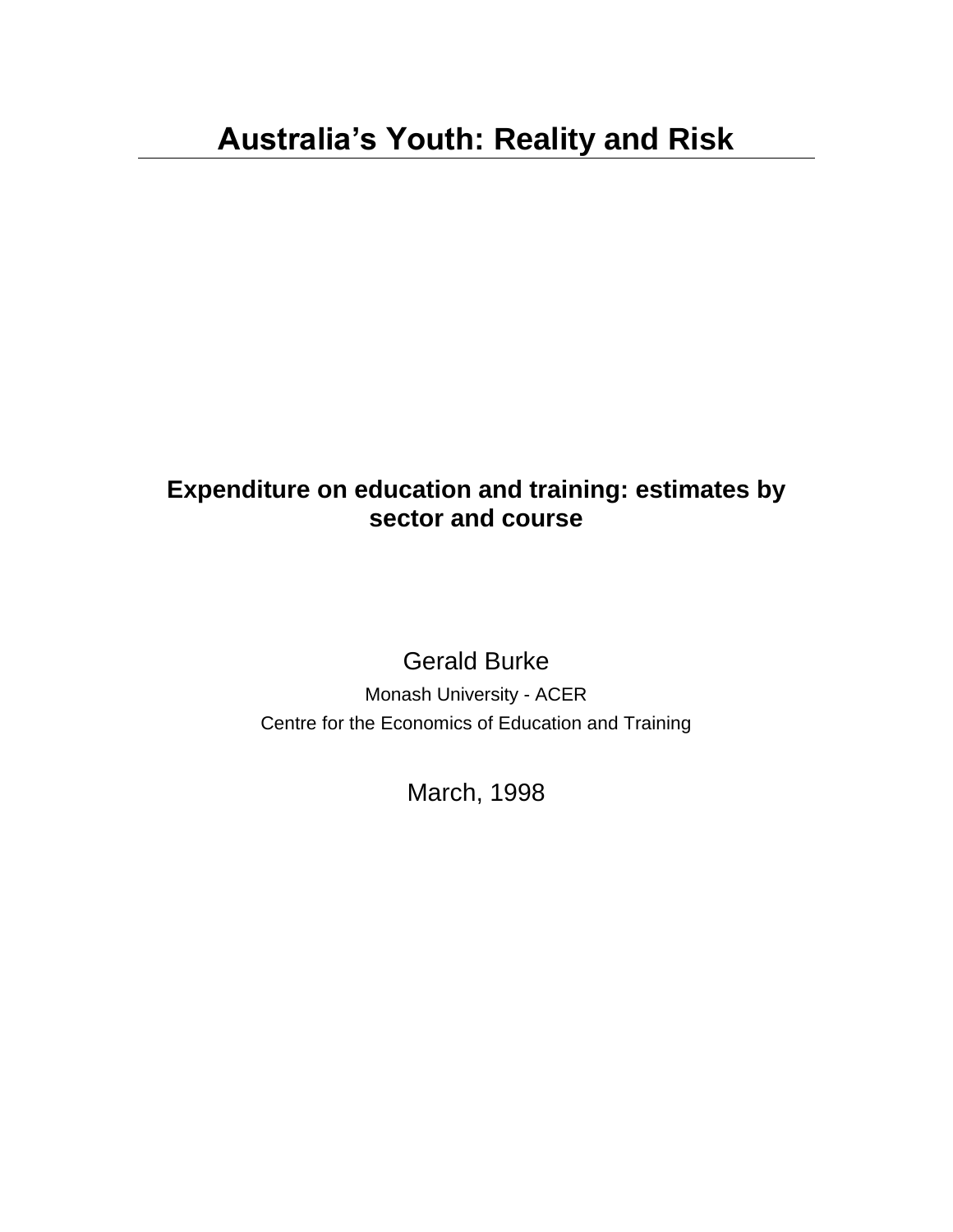# **Summary**

- This paper provides a range of data on expenditure to contribute to the debate on the size and shape of funding of education and training. The estimates are subject to substantial revision in the data and method of analysis.
- Data are presented on aggregate spending in Australia but the main attention is given to estimates of spending per student in 1996 in the main sectors of public education. These data are used to calculate the approximate public expenditures on persons who follow particular education pathways.
- A student who leaves a government school at the end of junior secondary school will have had about \$55,000 of public outlays on his or her education. The figure grows to over \$70,000 for someone who stays to the end of secondary school. In addition AUSTUDY payments are made to eligible students aged 16 or over.
- About \$2,100 government funds were spent on the training in a traineeship in 1996. An apprenticeship in an engineering area may have cost about \$13,500 in public funds for the three years of the off-the-job component. Employer subsidies were additional to these costs.
- A three year Arts degree involved government outlay of \$25,000, a four year honours science degree about \$55,000 and a six year medical degree over \$100,000.
- HECS at the 1997 rates should recover about half the public outlays for Law and Business degrees but a smaller proportion for courses such as medicine.
- We need to be very careful in comparisons across courses and sectors. The data are not fully comparable. More important, schools, TAFE and universities still have different functions. This may mean different requirements for class contact, class size and expenditures.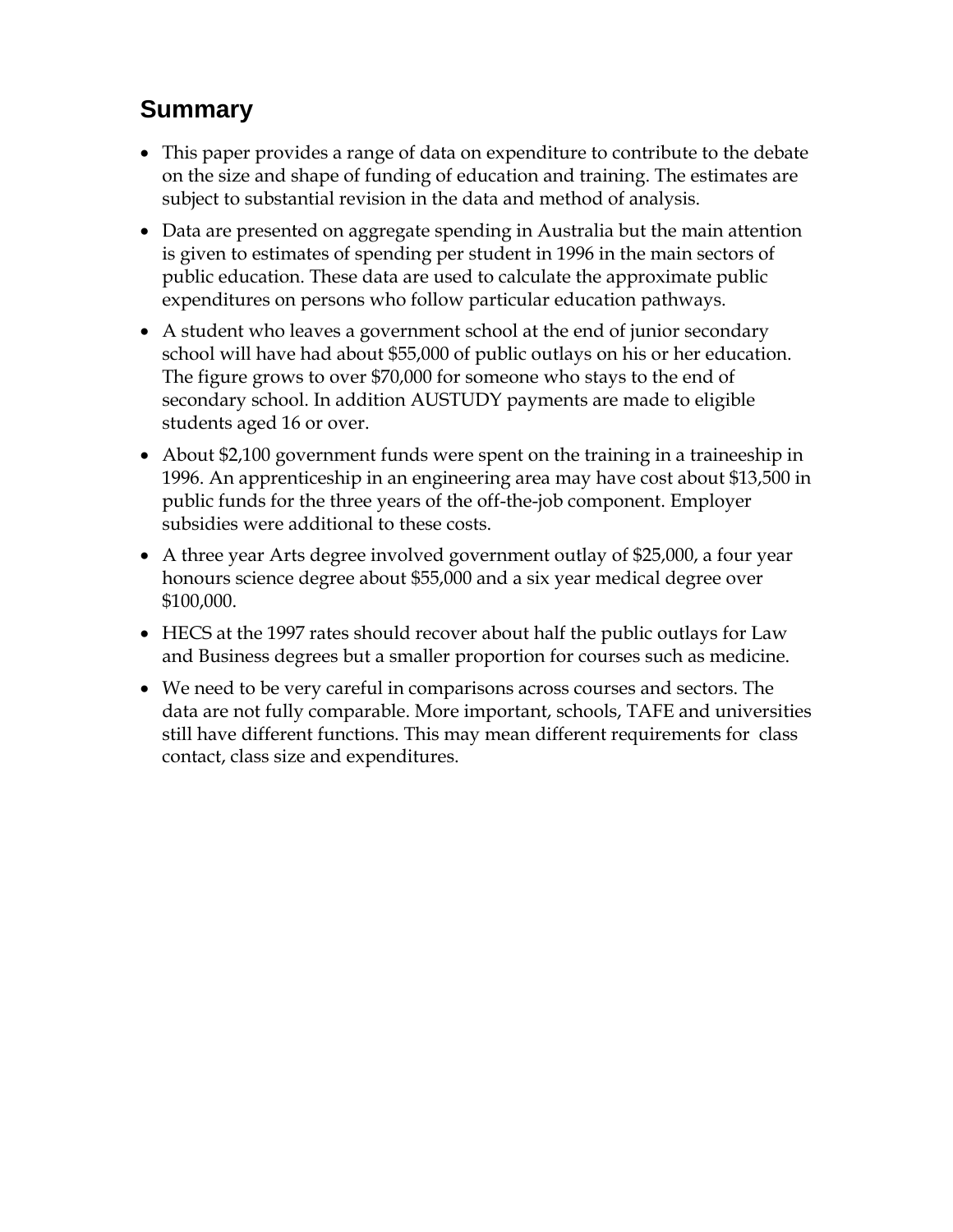# **Introduction**

The provision of education and training for young Australians makes a major demand on the nation's resources. Public and private outlays on education and training make up five and a half per cent of the Gross Domestic Product (GDP). Most of this goes on young people. The questions that arise are: is the provision large enough given our current needs; if not, how can it be increased; is the distribution of resources equitable; is the distribution allocated for maximum effect across the various levels and fields of study?

There is no one answer to any of these questions. What this paper is intended to do is to present data on the current provision to provide a context for more informed judgement on the big questions.

First the paper provides an overview of aggregate expenditures on education and training and structured training by employers. Second it explores the expenditures allocated to various sectors and fields of education and training. Third it provides some illustrative examples of spending on young people in various pathways.

### **Warning**

The paper represents work in progress. In several cases the estimates presented are subject to revision both in the basic data and the method of analysis. Many of the estimates are for average outlays and there is wide variation around the average for reasons of location or mode of delivery or size of the group to be taught. While attempts have been made to ensure comparability the scope of the data varies across sectors. The purposes of the education sectors also vary as do the needs of their students for intensive instruction or self-directed learning. The estimates are presented as a basis for further investigation.

# **Aggregate expenditures**

This section gives a brief overview of public and private expenditures on education and training. Table 1 shows outlays on the formal education system. They have risen from to 5.2 per cent of GDP to 5.5 per cent in the six years to 1995-96. Proportionately the increase is largest in private expenditures but nearly 90 per cent of outlays are still financed by governments. The outlays include direct expenditure on education and training by governments and by persons or organisations in the private sector. Part of the private expenditure is financed by government grants or loans (including the Higher Education Contribution Scheme (HECS). Outlays also include the provision of assistance to students for living expenses, such as AUSTUDY and ABSTUDY. Education outlays considered in this section do not include the support of the unemployed or the subsidy given to employers of apprentices and trainees.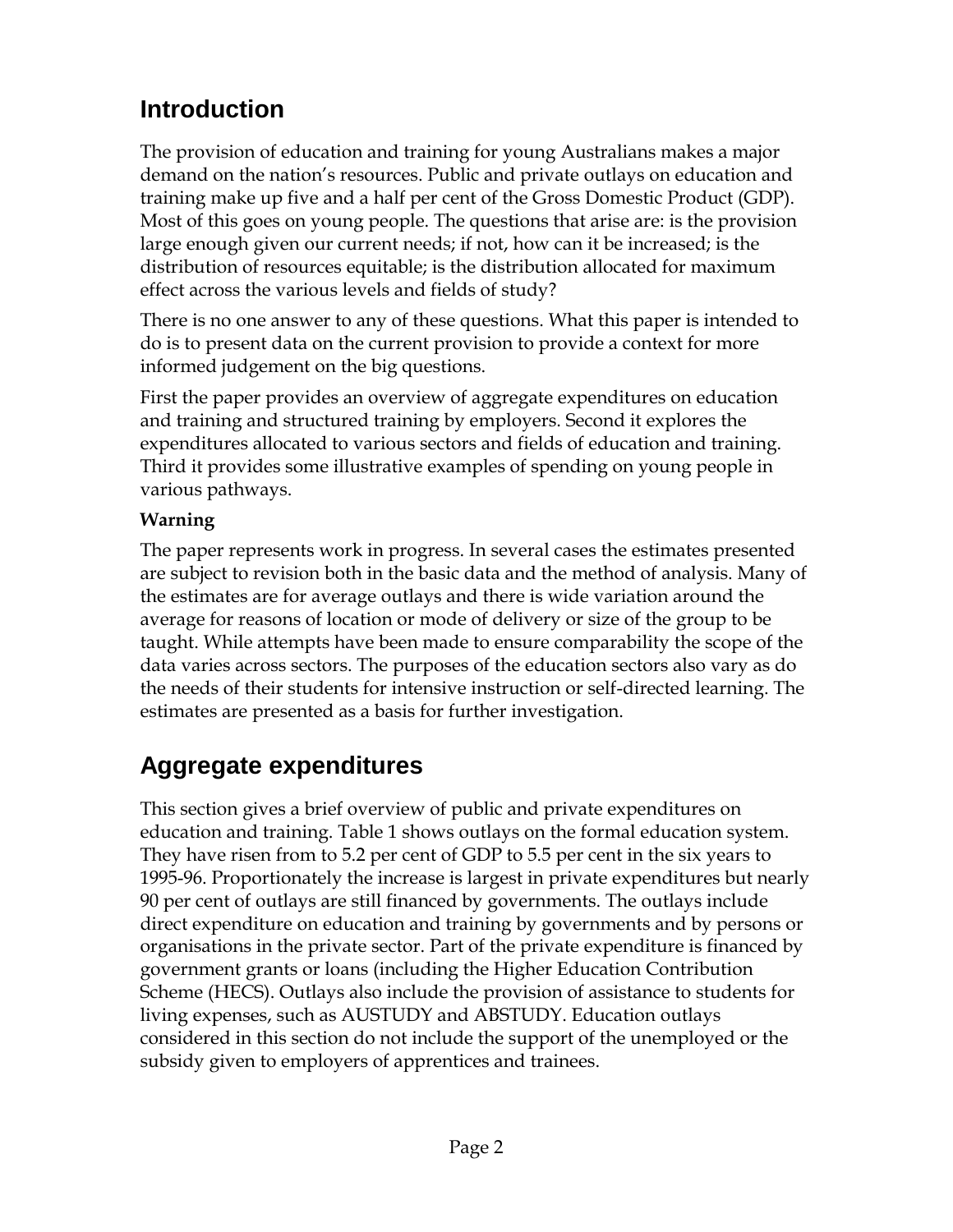|  |  |  |  | Table 1: Government and Private Outlays on Education, \$billion, Australia |
|--|--|--|--|----------------------------------------------------------------------------|
|--|--|--|--|----------------------------------------------------------------------------|

|                                                    | 1889-90 | 1995-96 |
|----------------------------------------------------|---------|---------|
| Private Expenditure                                | 4.3     | 6.5     |
| Net Private Expenditure not financed by government | 1.9     | 2.9     |
| Government Final Expenditure                       | 13.3    | 17.7    |
| Government Outlay                                  | 17.2    | 23.8    |
| <b>Total Government and Private Outlays</b>        | 19.1    | 26.7    |
| Government outlay as % of GDP                      | 4.7%    | 4.9%    |
| Net Private as % GDP                               | $0.5\%$ | $0.6\%$ |
| Total outlays as % of GDP                          | $5.2\%$ | 5.5%    |

Source: ABS Cat No 5510.0

Notes: Government final expenditures are the purchase of goods and services for education purposes expenditures such as salaries of teachers and construction of schools. Government outlay is a broader concept term and also includes student benefits, grants to non-government institutions, net increase in HECS debt. Net Private outlay is private expenditures on education of which the main element is tuition fees. Private outlay does not include expenditures on student living expenses.

Figures 1 and 2 show Australia's expenditures in comparison to selected OECD countries. The warning on comparisons is even stronger for international data.

Figure 1 shows that the overall level of outlays on all government activities, including welfare, health and defence as well as education, is low in Australia. Only Japan and the USA have relatively lower public outlays. A major reason for this is that Australia targets social welfare payments on low income groups and hence spend a significantly lower proportion of GDP on pensions and benefits than most European countries.

Figure 2 shows public expenditure on education (which includes subsidies to private institutions), public assistance to students and private expenditures on education. Figure 2 ranks the countries by their public expenditures on education. There are notable differences: Korea, USA and Japan rank high on private expenditure. Australia is ranked in the middle on public expenditure and on outlays on student assistance but it also now has relatively substantial private expenditure. The European countries tend to have high public expenditure and high student assistance and low private expenditure.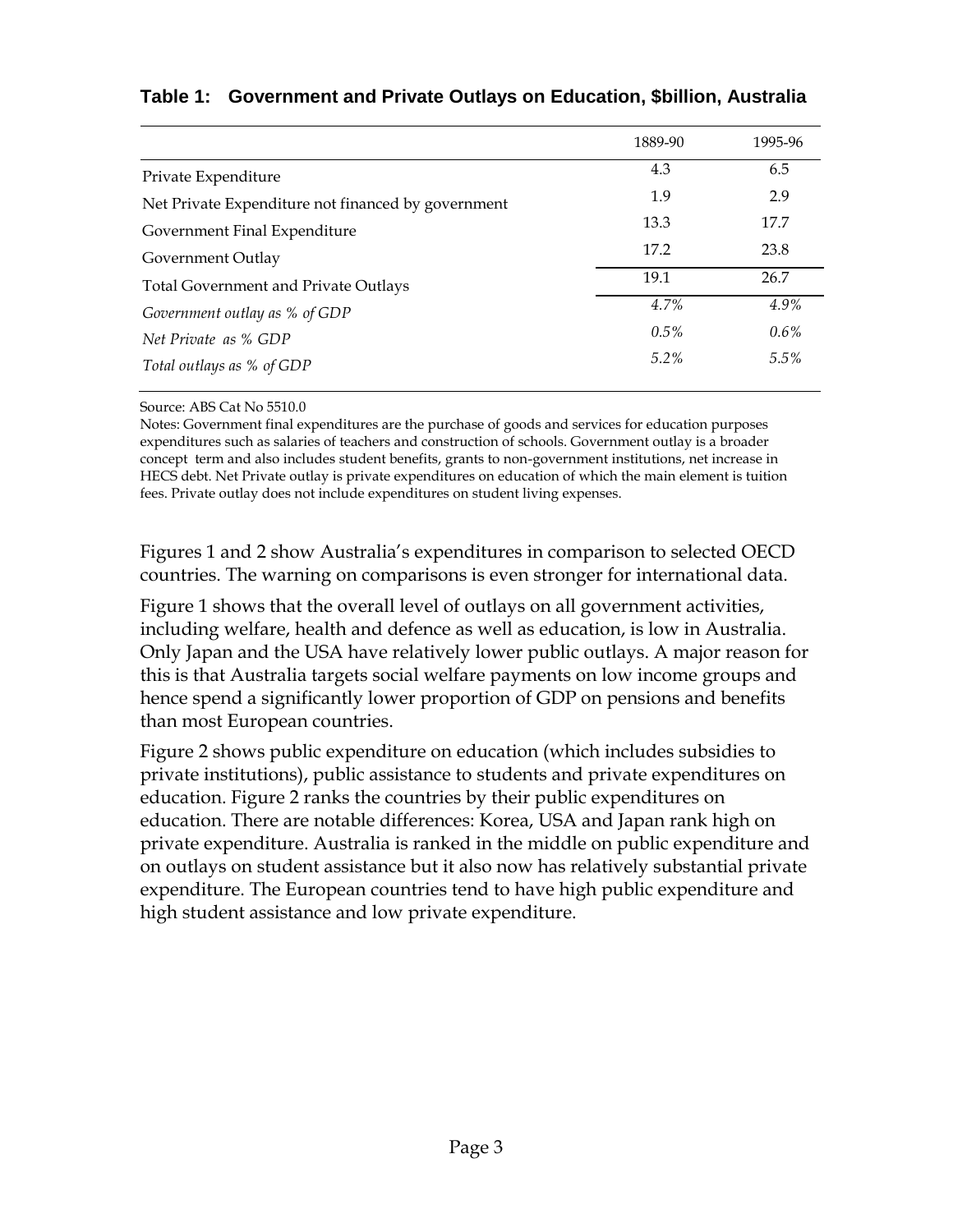

**Figure 1 G eneral G overnment outlays, eneral Governme**<br>  $\%$  of GDP, 1995

Source: OECD *Economic Outlook*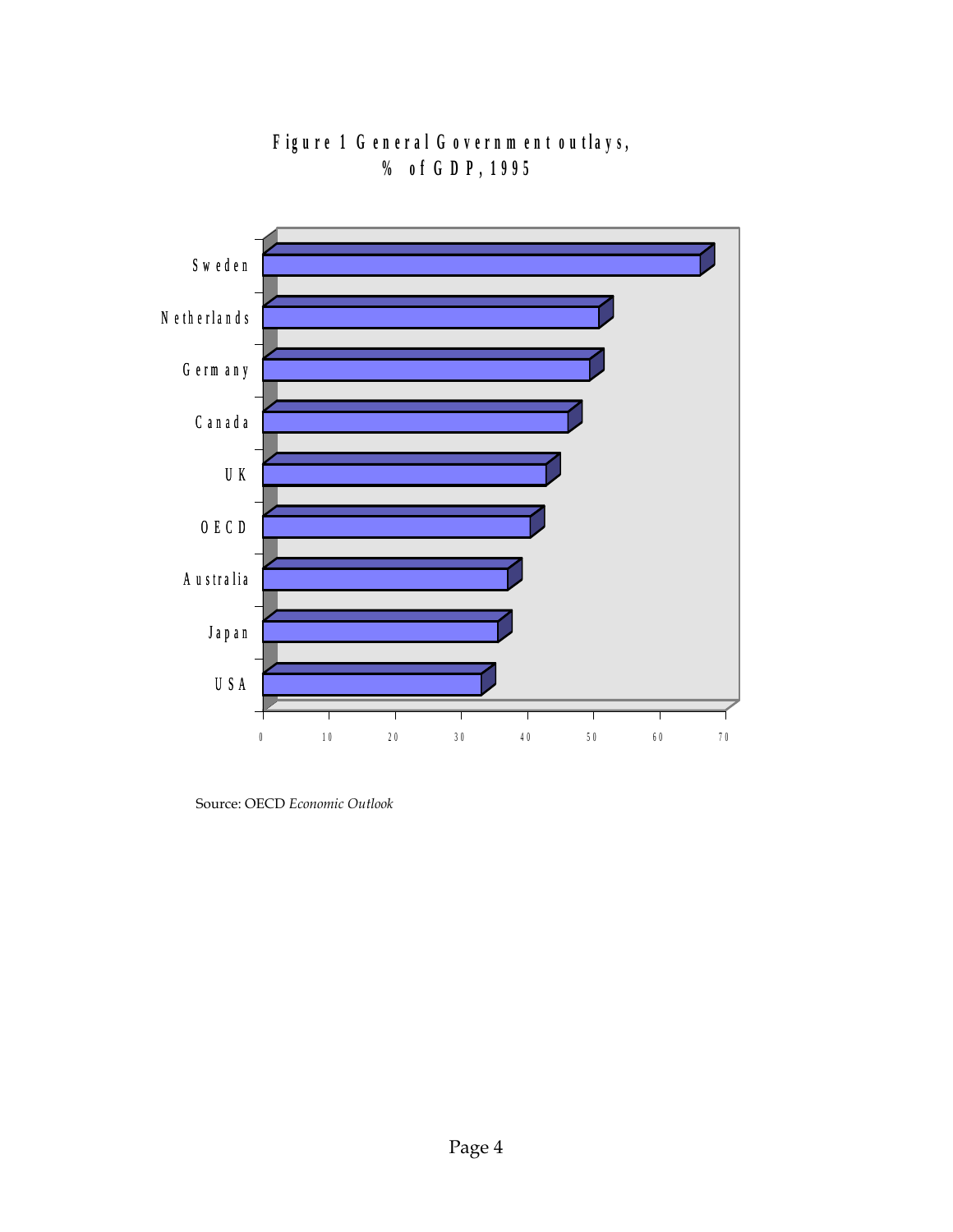## **Figure 2 Public expenditure on education, student assistance and private expenditure % of GDP, Selected OECD countries 1994**



Source: OECD *Education at a Glance* ,1997

Weighted OECD means the average for the OECD treated as a single entity (and is therefore heavily influenced by the values for the US and Japan). Unweighted OECD is the simple average of the country values on the indicator. OECD does not report any data for Japan and Korea for student assistance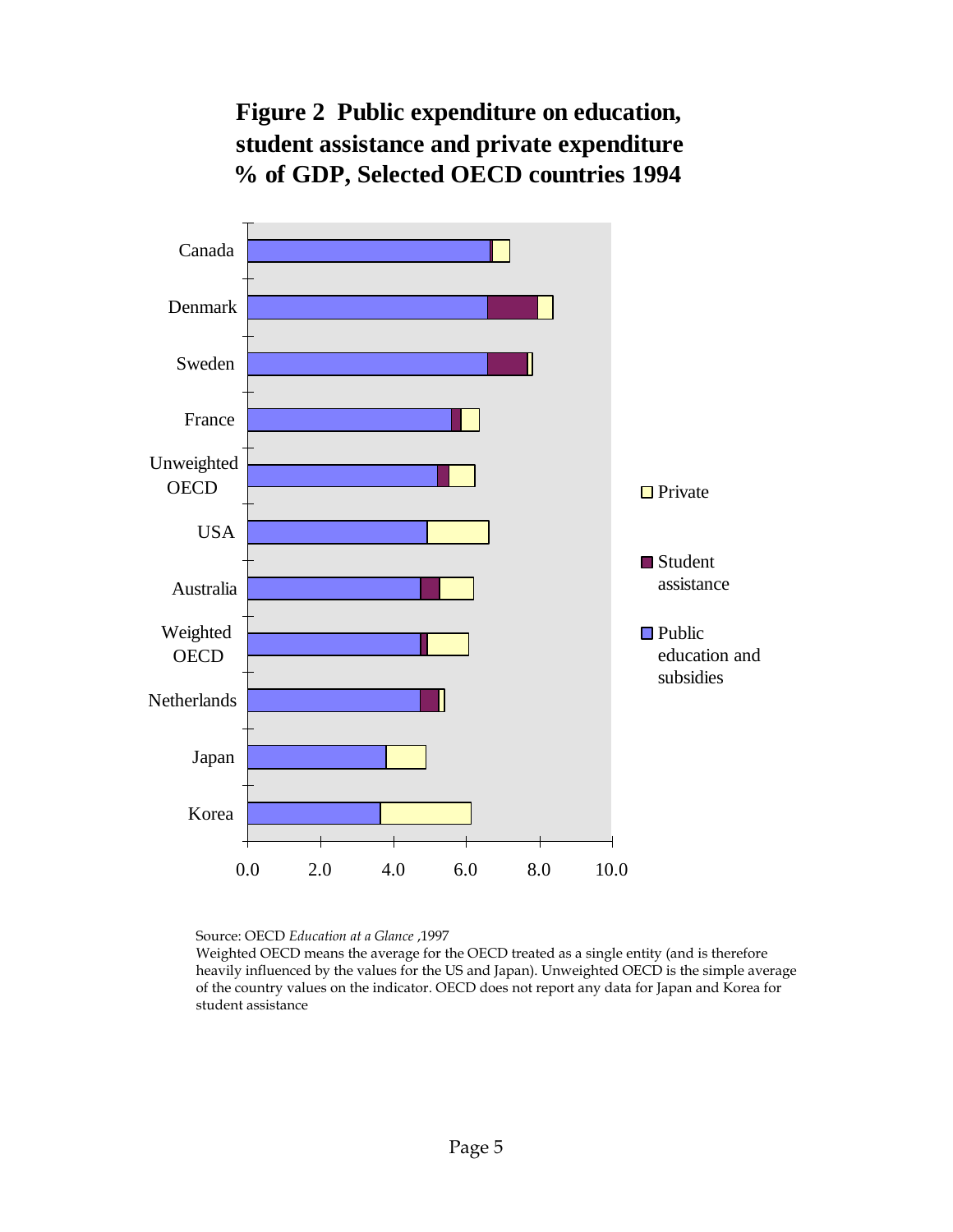Table 2 shows the distribution of government outlays across the major sectors of the education system in Australia. In 1995-96 about 55 per cent of outlays related to schools, 24 per cent to universities and 11 per cent to TAFE. School transport and pre-school outlays are among expenditures which are not shown in the table. Student benefits, which are included in each of the sectors make up about 10 per cent of all outlays and grew considerably in the period from 1989-90. Capital expenditures fell in this period.

The expenditures can only be very roughly related to the enrolment data shown in Table 3. This is because of the differences in the proportion of enrolments that are full-time across the sectors and because of major changes to the data collection especially for vocational education and training in recent years. There is also a need for some caution even in comparing school and university enrolment increases with real increases in expenditure since the price index available to deflate expenditures may not exactly reflect cost changes in education.

Tables 4 and 5 are included to indicate the extent of structured training outside the formal education system. Table 5 shows that in the September quarter in 1996 employers reported spending over \$1,180 million, or about \$4,700 million on an annual basis. About half of this expenditure is for the wages and salaries of the employees in training, but the remaining outlays on the provision of training are still sizeable compared with the \$2,600 million public expenditure on TAFE shown in Table 2. However, while most of the outlays in the education sector are for young people, only a small part of the employers' expenditures are for young people. This is indicated in Table 4 where it is shown that relatively few 15-19 year olds received in-house training.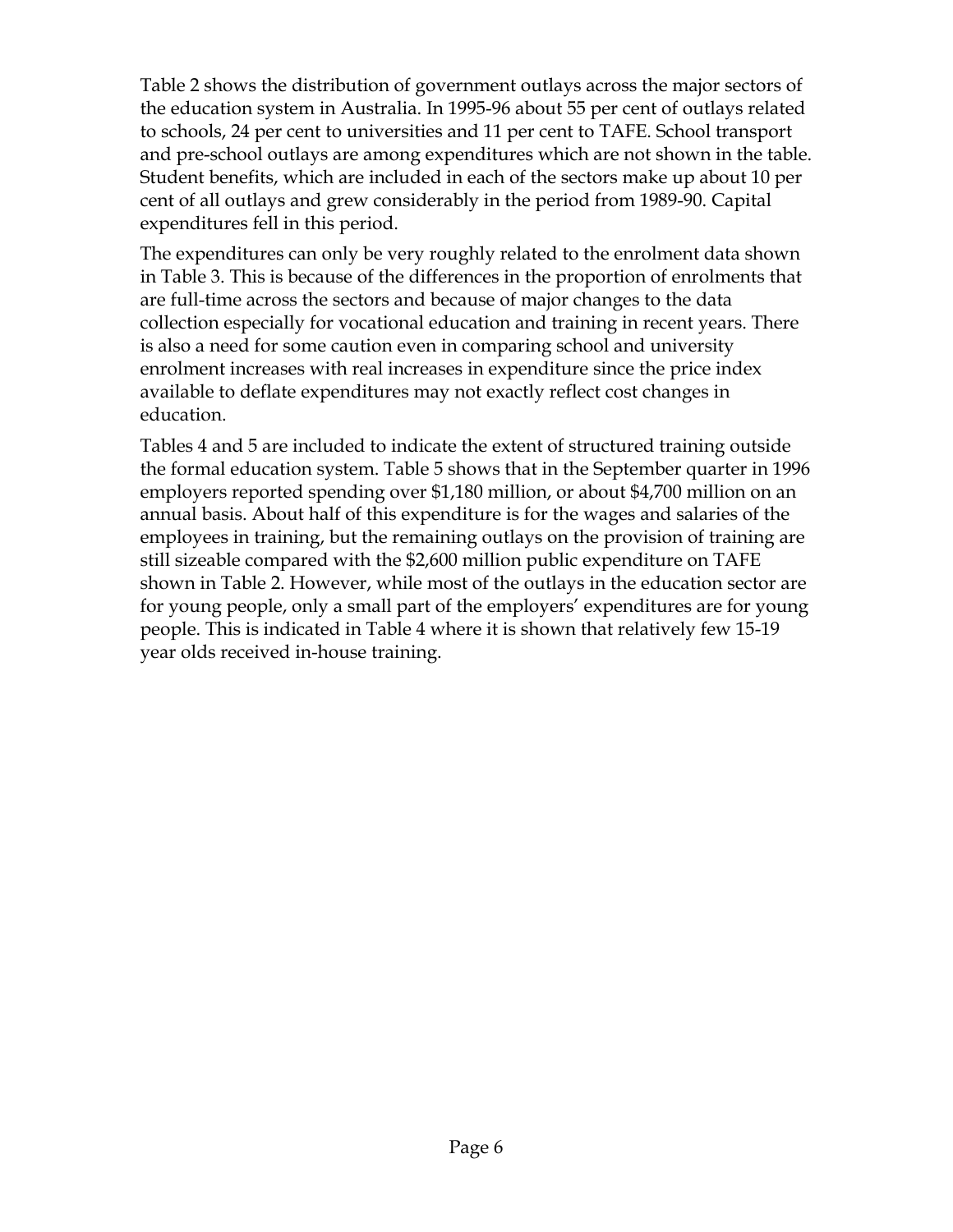|                                  | 1989-90 | 1995-96 | % increase in<br>nominal prices | % increase in<br>constant prices |
|----------------------------------|---------|---------|---------------------------------|----------------------------------|
| <b>Schools</b>                   |         |         |                                 |                                  |
| Consumption.                     | 7.0     | 9.0     | 29                              | 14                               |
| Capital                          | 0.6     | 0.6     | $\theta$                        | $-12$                            |
| <b>Student Benefits</b>          | 0.5     | 0.7     | 40                              | 24                               |
| Other                            | 1.8     | 2.8     | 54                              | 36                               |
| Total schools                    | 10.0    | 13.2    | 32                              | 17                               |
| <b>TAFE</b>                      |         |         |                                 |                                  |
| Consumption.                     | 1.4     | 2.0     | 38                              | 22                               |
| Capital                          | 0.3     | 0.3     | 1                               | $-11$                            |
| <b>Student Benefits</b>          | 0.1     | 0.3     | 247                             | 135                              |
| Other                            | 0.0     | 0.1     | 220                             | 183                              |
| <b>Total TAFE</b>                | 1.9     | 2.6     | 37                              | 21                               |
| Universities                     |         |         |                                 |                                  |
| Consumption.                     | 2.5     | 4.0     | 62                              | 43                               |
| Capital                          | 0.3     | 0.3     | $-12$                           | $-22$                            |
| <b>Student Benefits</b>          | 0.5     | 0.9     | 87                              | 65                               |
| Other                            | 0.4     | 0.6     | 41                              | 25                               |
| <b>Total Universities</b>        | 3.6     | 5.7     | 57                              | 39                               |
| All sectors(a)                   |         |         |                                 |                                  |
| Consumption (ie<br>recurrent)0.  | 12.0    | 16.4    | 37                              | 21                               |
| Capital                          | 1.3     | 1.2     | -4                              | $-15$                            |
| <b>Student Benefits</b>          | 1.5     | 2.5     | 65                              | 46                               |
| Other                            | 2.4     | 3.6     | 49                              | 32                               |
| Total all sectors(a)             | 17.2    | 23.8    | 38                              | 22                               |
| Education outlays as %<br>of GDP | 4.7%    | 4.9%    |                                 |                                  |

#### **Table 2: Government outlays on education, \$billion, Australia 1989-90 and 1995-96**

Source: ABS Cat No.5510.0

a) Total government education outlays also include pre-school, transport and some other expenditures not shown in this table. Constant price estimates using the deflator for the non-farm GDP increased by 13.1 per cent. Consumption. is final expenditure by governments for recurrent purposes such as payment of teachers' salaries. Capital is the purchase of new fixed assets such as buildings plus net expenditure on second hand fixed assets. Student benefits are financial assistance to students such as AUSTUDY. Other includes payments to the private sector including funding of the HECS.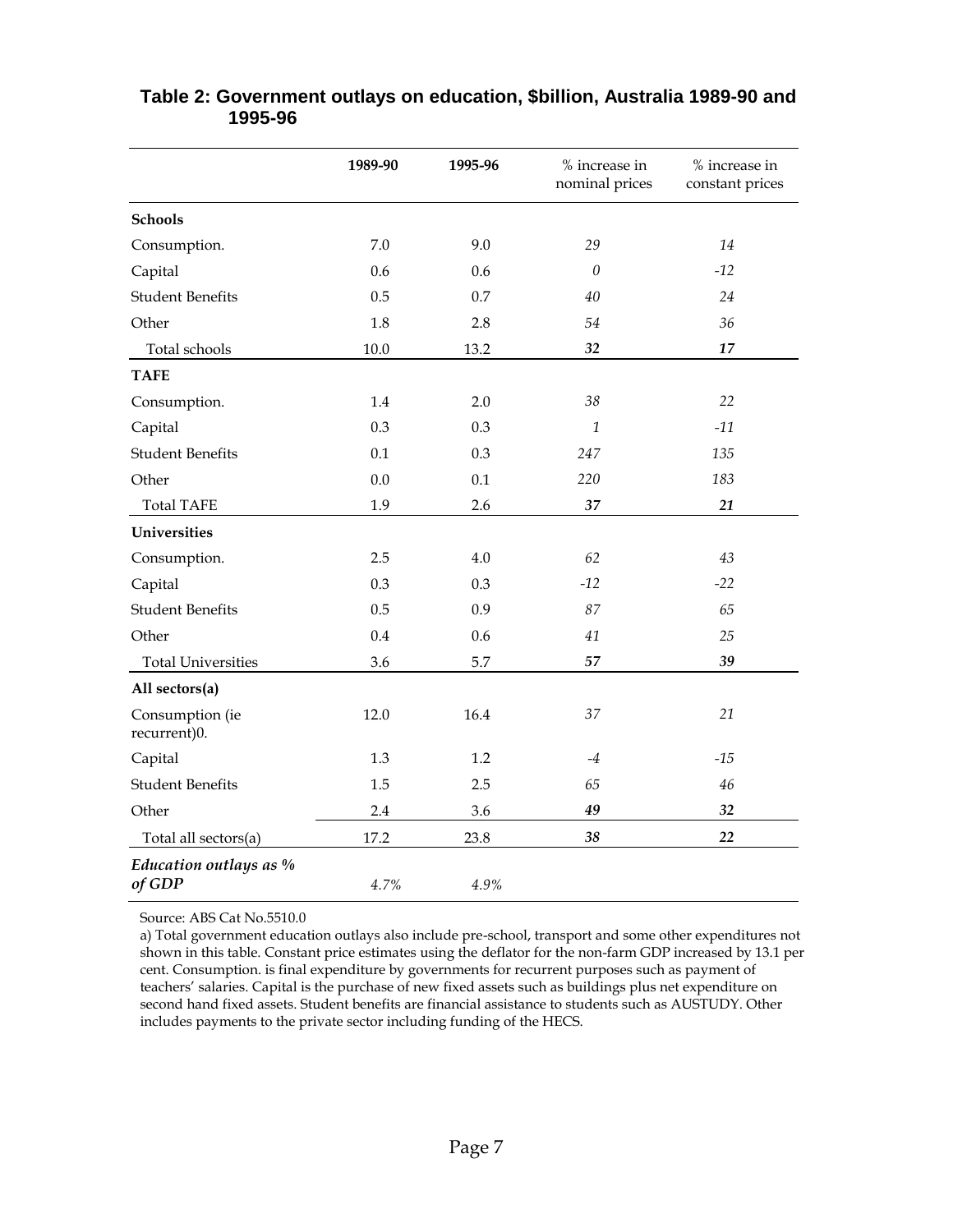Tables 4 and 5 also suggest that employer provided training has not kept pace with the growth of public and private expenditures on the education system. Table 2 showed that public expenditures had grown by nearly 40 per cent in nominal terms (22 per cent in real terms) in the six years to 1995-96. Table 5 shows only a 25 per cent increase in nominal employer expenditures. The hours of training provided and the proportion of wages and salaries devoted to training had fallen. The proportion of employees provided with in-house training fell from 1989 to 1993, as shown in Table 4.

#### **Table 3: Students and clients in education and training, '000, Australia, 1990 and 1996**

|      | vear 10 | School to School years 11<br>& 12 | Higher<br>education | VET  | Recreation,<br>Leisure etc | `Other' * | <b>TOTAL</b> |
|------|---------|-----------------------------------|---------------------|------|----------------------------|-----------|--------------|
| 1990 | 2665    | 376                               | 485                 | 967  | 539                        | 151       | 5184         |
| 1996 | 2772    | 371                               | 634                 | 1355 | 390                        | 204       | 5726         |

Source: ABS, Cat No 4221.0, Cat No 6227.0, DEETYA (1997), NCVER (1997).

Notes: \* Statistics from ABS survey data; changes in collections affect data from 1993. VET data relate to students in streams 2100 to 4500 enrolled at any time in the year. A new system of VET data collection was introduced for 1994 with further changes in 1995 and 1996. na: not available. VET refers to enrolments in streams 2000 to 4500 which are called vocational courses. Recreation, Leisure etc refers to enrolments in stream 1000 which are usually very short courses, largely funded by fees.

|  |  | Table 4: Wage and Salary Earners: Training in Australia, 1989 and 1993 |
|--|--|------------------------------------------------------------------------|
|--|--|------------------------------------------------------------------------|

|                                | 1989       |          |            |          | 1993       |          |            |          |
|--------------------------------|------------|----------|------------|----------|------------|----------|------------|----------|
|                                | Aged 15-19 |          | Aged 15-64 |          | Aged 15-19 |          | Aged 15-64 |          |
|                                | '000'      | per cent | '000'      | per cent | '000       | per cent | '000       | per cent |
| Studied                        | 338        | 54       | 1124       | 17       | 271        | 57       | 1316       | 19       |
| In-house training              | 147        | 23       | 2338       | 35       | 65         | 14       | 2214       | 31       |
| External training              | 35         | 6        | 658        | 10       | 27         | 6        | 836        | 12       |
| Total study or training        | 411        | 65       | 3205       | 48       | 303        | 63       | 3324       | 47       |
| Total wage & salary<br>earners | 629        | 100      | 6705       | 100      | 479        | 100      | 7079       | 100      |

Source: ABS Cat No 6278.0

Notes: Persons can undertake more than one type of study or training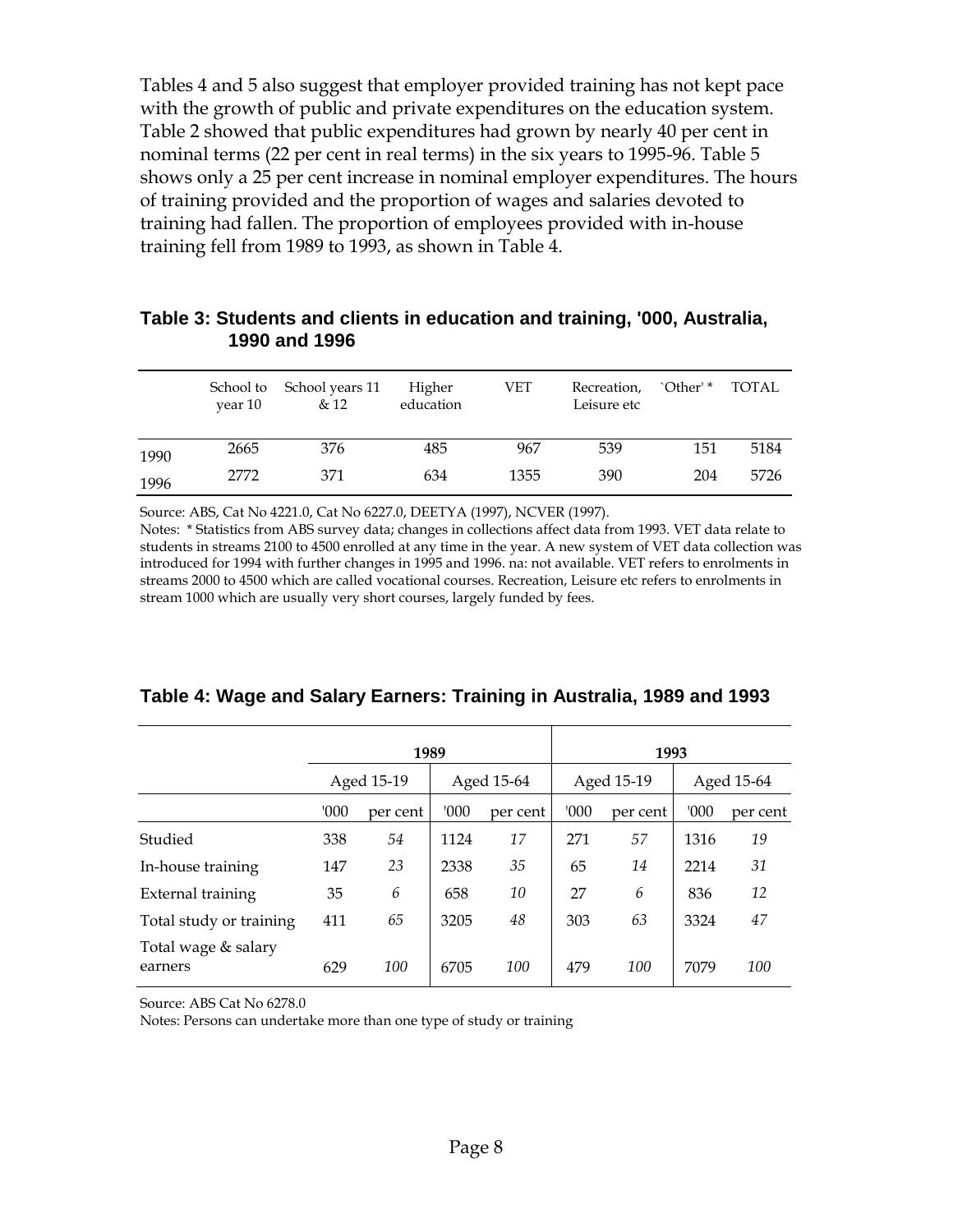#### **Table 5: Employer Expenditure on Structured Training, Australia 1990 and 1996 July to September**

|                                                           |          | <b>Employer size</b> |       |             |      |
|-----------------------------------------------------------|----------|----------------------|-------|-------------|------|
|                                                           |          | $1-19$<br>employees  | 20-99 | 100 or more | All  |
| Total expenditure \$million                               | 1990     | 79                   | 117   | 747         | 943  |
|                                                           | 1996     | 115                  | 168   | 895         | 1179 |
| % of gross wages and salaries                             | 1990     | 1.4%                 | 1.9%  | 3.0%        | 2.6% |
|                                                           | 1996     | 1.2%                 | 1.9%  | 3.2%        | 2.5% |
| Training per employee - hours                             | 1990     | 4.0                  | 4.1   | 7.1         | 5.9  |
|                                                           | 1996     | 2.4                  | 3.8   | 6.5         | 4.9  |
| % employers providing training                            | 1990     | 19%                  | 64%   | 94%         | 24%  |
|                                                           | 1996     | 13%                  | 51%   | 88%         | 18%  |
| For Employers Reporting<br>Expenditure Hours per employee | 1990     | 13                   | 6     | 7           | 7    |
|                                                           | 1996 est | 12                   | 7     | 7           | 7    |
| Public Sector % gross wages                               | 1996     | 0.8%                 | 2.9%  | 3.2%        | 3.2% |
| Private Sector % Gross Wages                              | 1996     | 1.2%                 | 1.9%  | 3.2%        | 2.3% |

Source: ABS Cat No 6353.0

Structured training is all training activities which have a predetermined plan and format designed to develop employment-related skills and competencies.

## **Costs per student**

The aggregate expenditures and enrolment data give only a rough impression on the allocations within education and training. Some more detailed data are available on expenditures though the data are not fully comparable across the sectors. The focus is on the government sectors with examples for the main levels and fields. There is no explicit consideration of expenditure on those with special needs, other than the main form of assistance to low income students. The estimates reported are averages and there is considerable variation about those averages for a number of reasons including the size of the institution and the size of the teaching groups (Anderson 1997, McKenzie 1995).

Table 6 shows estimates of the average government expenditure per student in government schools. It is worth remembering that there is variation across States and Territories and that the estimate of the relative cost of senior secondary compared to junior secondary is less exact than the broader primary/secondary relativities. Average total expenditures at primary level are estimated at \$4750 per student in 1995-96, \$6024 at junior secondary and \$8024 at senior secondary.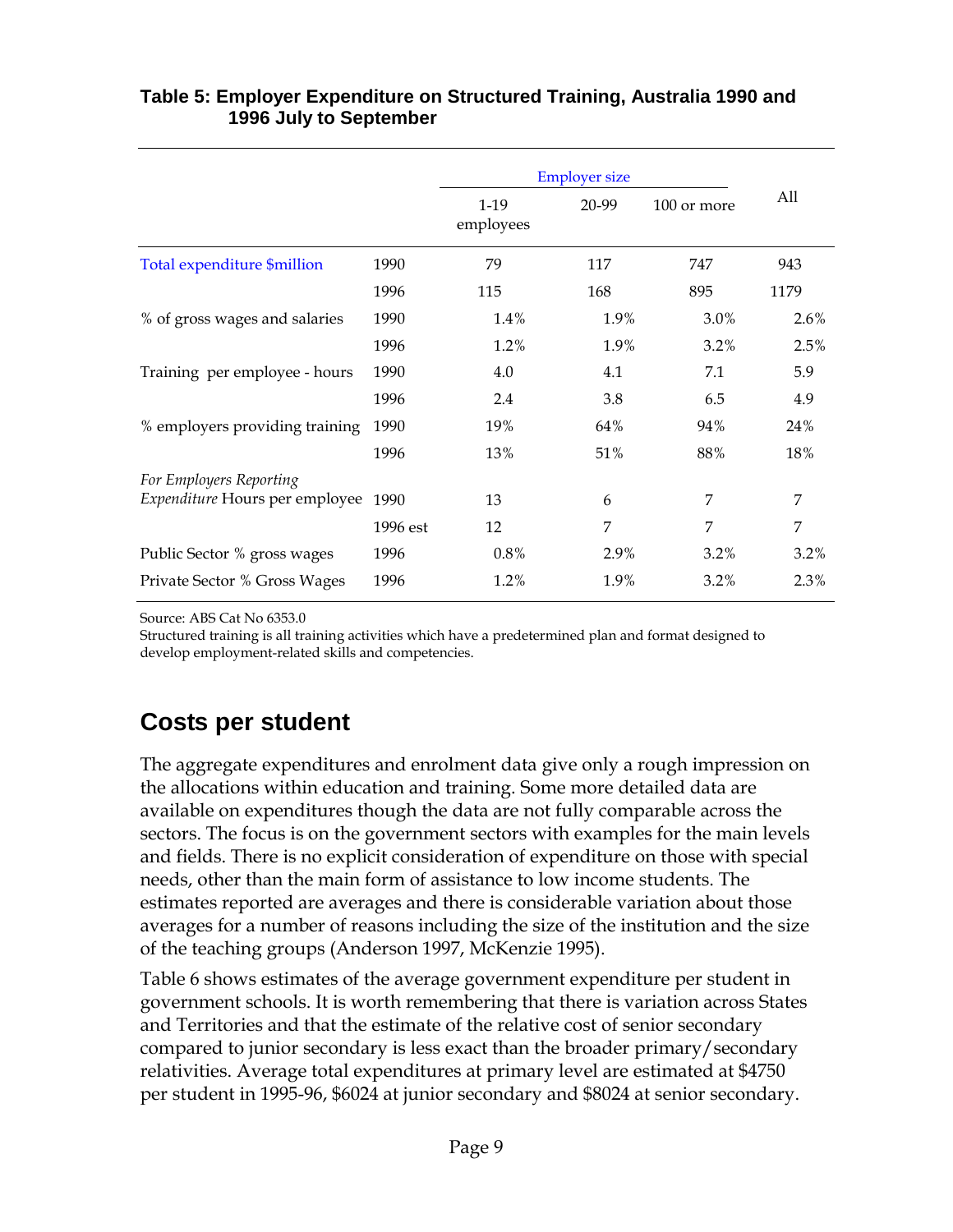Lower estimates, which exclude outlays on buildings and grounds and superannuation, are also shown.

|                                                                                  | Primary | A11<br>secondary | Total | Junior<br>secondary | Senior<br>secondary |
|----------------------------------------------------------------------------------|---------|------------------|-------|---------------------|---------------------|
| Expenditure per student<br>including superannuation<br>and building and grounds  | 4750    | 6589             | 5456  | 6024                | 8045                |
| Less                                                                             |         |                  |       |                     |                     |
| Superannuation                                                                   | 340     | 479              | 393   | 432                 | 599                 |
| <b>Buildings and Grounds</b>                                                     | 265     | 361              | 302   | 361                 | 361                 |
| Expenditure per student<br>excluding superannuation<br>and buildings and grounds | 4145    | 5749             | 4761  | 5230                | 7086                |

#### **Table 6: Public expenditure on government schools, \$ per student, Australia 1995-96**

Source: Derived from data in MCEETYA (1997)

Note: excludes payroll tax. Estimates for superannuation are imputed for some States/Territories

There are no estimates here on variation in costs among different types of programs in secondary education. Direct teacher costs do vary across learning areas (Shah 1998). Vocational programs in schools, where they involve industry placements, give rise to additional costs of coordination (Bluer et al 1997).

The discussion is concentrated on the public sector but, for rough comparison, the outlays in 1995 in non-government schools are shown in Table 7. The average expenditures per student of Catholic schools are lower than those of government schools. Expenditures in independent *secondary* schools appear to be higher than in government schools. On average over 70 per cent of the expenditures in Catholic schools are financed by governments and about a third of expenditures in independent schools.

Public expenditures on university education are shown in Table 8. The estimated government expenditure actual per equivalent full-time student in 1996 was around \$12,500. This included payroll tax and some specific research expenditures which are deducted in Table 8 to give a figure of a little under \$11,000 per student.

Most 'teaching and research staff' in universities are expected to devote a proportion of their work time to research. No deduction is made for this in Table 8. Estimates of research expenditures in higher education organisations by the ABS (Cat No 8111.0) and the Industry Commission (1997) suggest a greater sum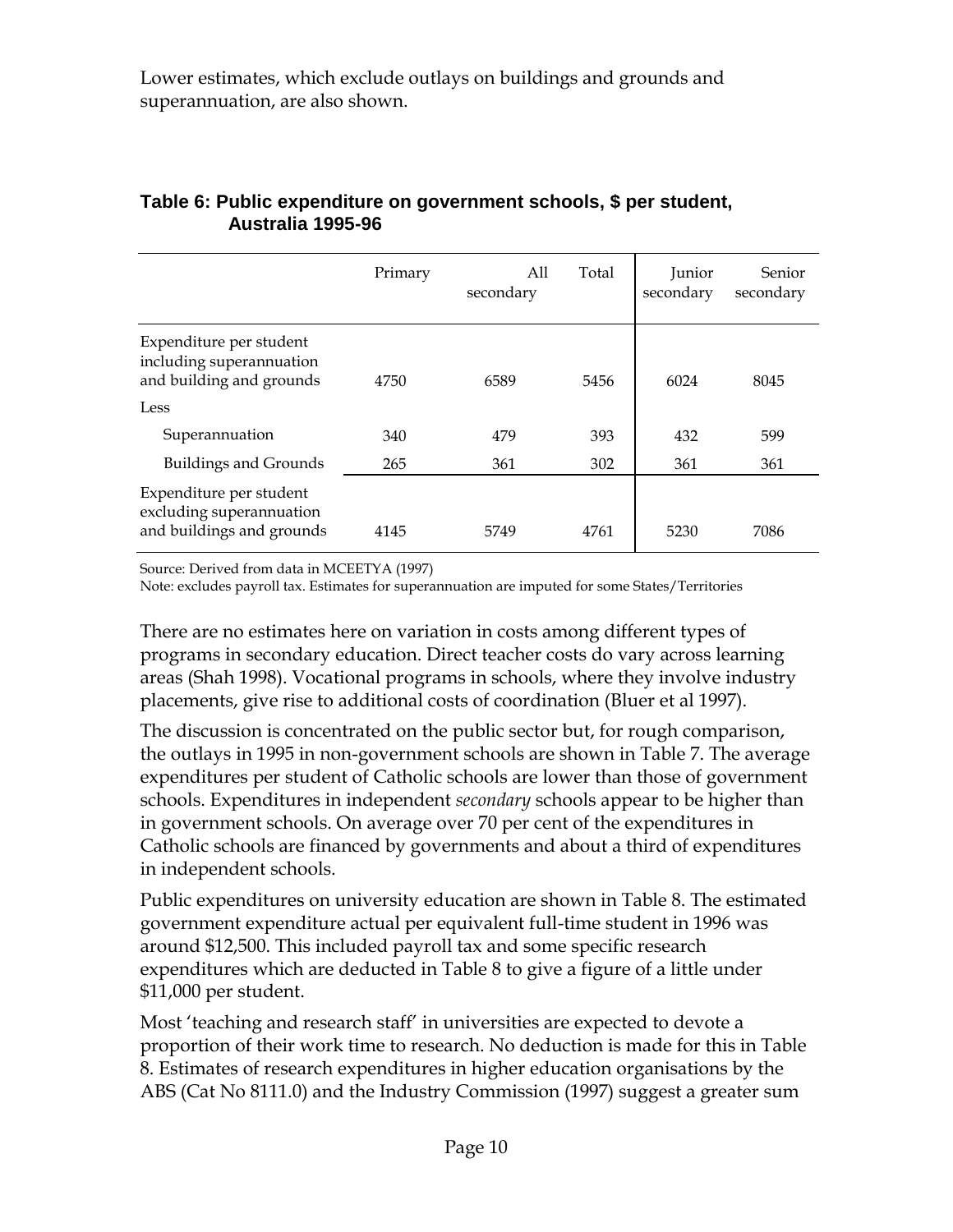could be considered as devoted to research than the amounts identified in Table 8.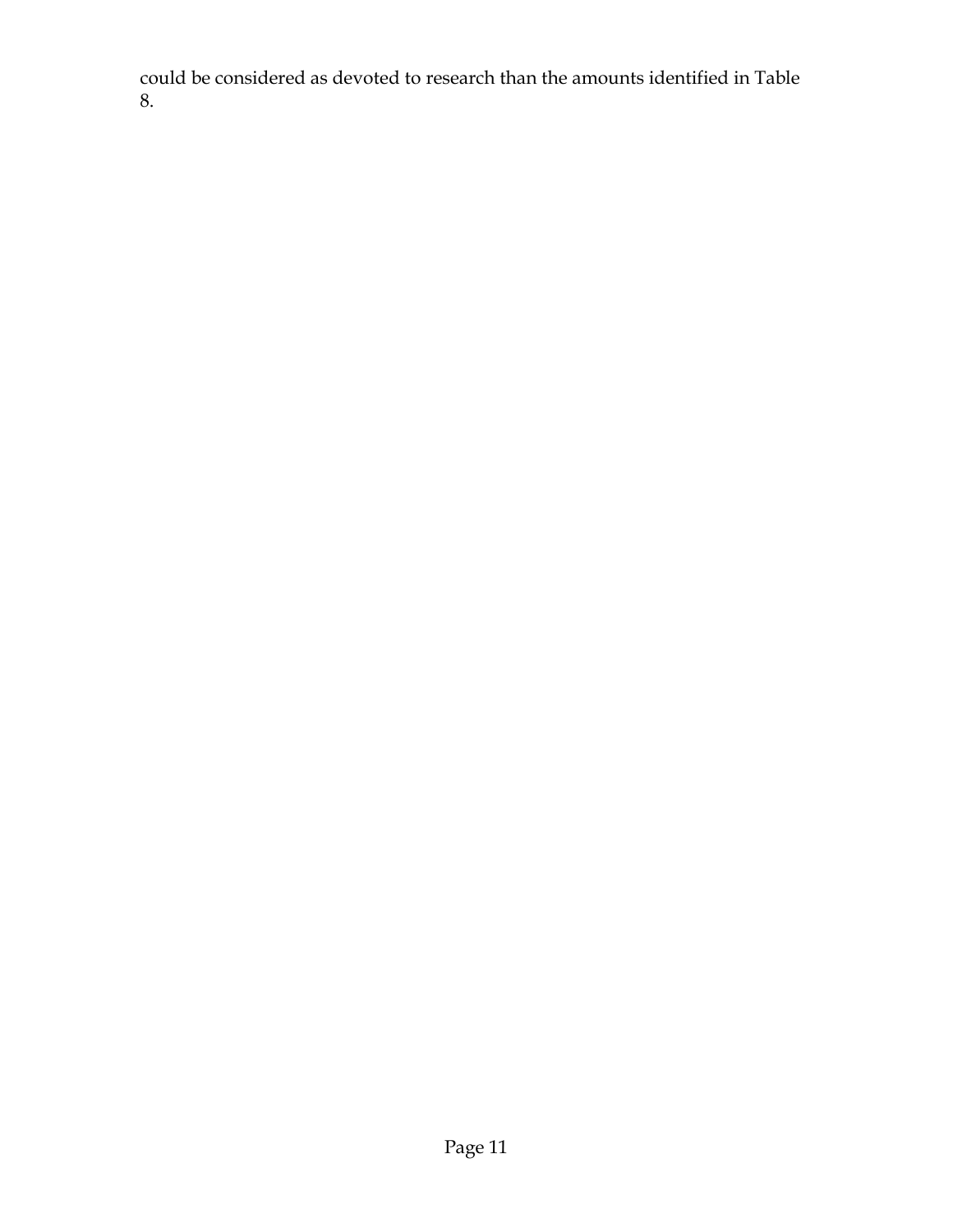|                            | Catholic | Independent |
|----------------------------|----------|-------------|
| Income:                    |          |             |
| Total private              | 1255     | 4534        |
| <b>Total Government</b>    | 3168     | 2291        |
| <b>States</b>              | 954      | 844         |
| Commonwealth               | 2214     | 1447        |
| <b>Total Income</b>        | 4423     | 6825        |
| Expenditure:               |          |             |
| Recurrent Expenditure      | 3926     | 5822        |
| Capital Expenditure        | 511      | 1274        |
| Total Expenditure          | 4437     | 7157        |
| Primary schools            | 3418     | 4488        |
| Combined primary-secondary | 4437     | 7452        |
| Secondary schools          | 5690     | 8124        |

#### **Table 7: Expenditure per student in non-government schools, \$, Australia 1995**

Source: MCEETYA (1997a)

Note that expenditures include capital expenditure and salary related payments eg superannuation, and they exclude payroll tax.

University grants were reviewed some years ago to ensure they roughly complied with the allocation that would result from applying a relative funding model (see Baldwin 1990). Estimates based on an approximate application of this model to enrolments by level and broad field of study have been made and are shown in Table 8.

Gross grants per annum per equivalent full-time student unit (EFTSU) were nearly \$12,500, but this figure includes payroll tax and expenditures earmarked as research. Excluding these, the estimated outlay per full-time student is a little under \$11,000 per annum. Undergraduate outlays are estimated at \$10,000 per full-time student.

Estimates for expenditure per student by broad field of study are also shown based on the application of relative funding weights. The resulting estimates put the average cost per undergraduate year for medicine at around \$17,000, \$14,000 for Science, for Arts around \$8,300 and for Business and Law about \$6,400. It is important to remember that the estimates roughly reflect the way the funds are allocated to the universities and that the internal allocation may vary at the discretion of each university.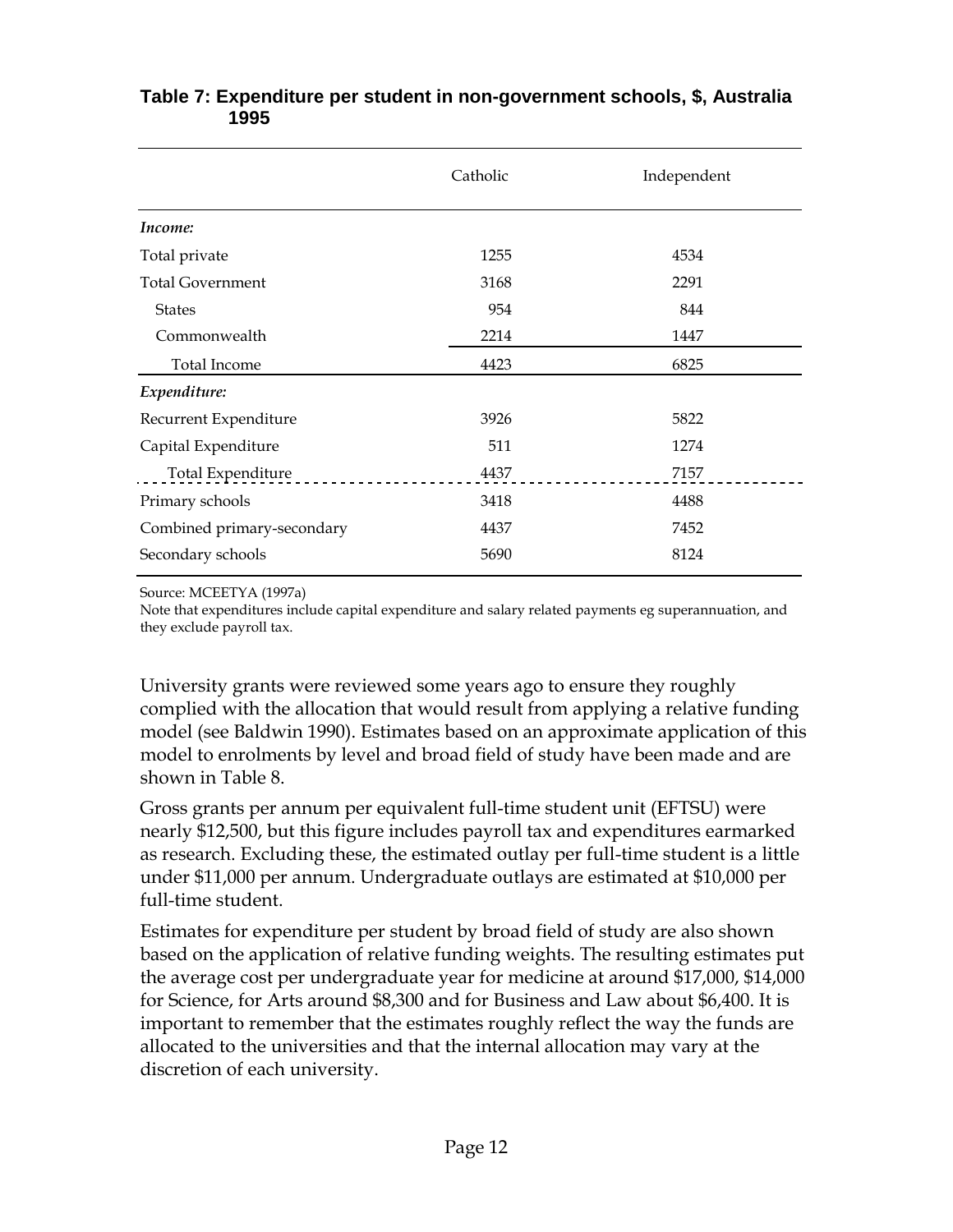#### **Table 8: Unit costs per annum in higher education: broad approximations, Australia 1996**

|                                                                |                 | \$ per EFTSU |
|----------------------------------------------------------------|-----------------|--------------|
| DEETYA grants per actual EFTSU                                 |                 | 12465        |
| Research Outlays                                               |                 | 897          |
| Research Quantum                                               |                 | 508          |
| Payroll tax, estimate                                          |                 | 159          |
| Average cost excluding specific research funds and payroll tax | 10901           |              |
| Average undergraduate cost @ .92 average cost                  |                 | 10029        |
| Average undergraduate cost by field of study                   | Relative weight |              |
| Business, law                                                  | 0.64            | 6388         |
| Arts                                                           | 0.83            | 8304         |
| Science                                                        | 1.40            | 14053        |
| Medicine                                                       | 1.72            | 17247        |

Source: Estimates based on data supplied by the Australian Vice-Chancellors' Committee (AVCC) and DEETYA; for DEETYA's own estimates see West (1997).

Estimates include capital outlays of approximately 5% of total outlays or on average about \$675 per EFTSU. Relative costs for undergraduates and fields of study based on relative funding model (Baldwin 1990). Note that while university funding was adjusted in line with the relative funding model in the early 1990s the model is not used in annual adjustments to funds and internal allocation is a matter for universities. EFTSU is equivalent full-time student unit.

The average outlay of \$10,000 per annum is higher than the estimated cost per senior secondary student. The estimate for Arts per annum is roughly comparable with the average cost of senior secondary education. The estimate for Business is less, and for Science and Medicine a great deal higher. As indicated in the initial warning, we should be very wary in drawing implications from these data, not only because of data problems but also because the objectives of the educational programs across the sectors may be different and the students they provide for may have varying needs and capacities.

ANTA (1997) estimated the average cost of a full-time equivalent student in VET as \$8,000. Table 9 provides some estimates for particular vocational education and training courses. The estimates are based on the recurrent unit cost per annual curriculum hour which was estimated at \$11.1 for 1996. The estimate excludes capital costs and superannuation charges and includes payroll tax for those States and Territories where it is charged to State institutions.

Examples are given for the approximate public cost of selected courses based on cost relativities and the number of nominal curriculum hours involved. Most VET students study only part-time and examples are given for courses such as a Certificate in Sales which requires a nominal 290 hours. This is estimated to cost about \$3000 in public funds. Traineeships, which in 1996 were usually for 390 hours were funded at a special rate of \$2,100. Public expenditure for the off-the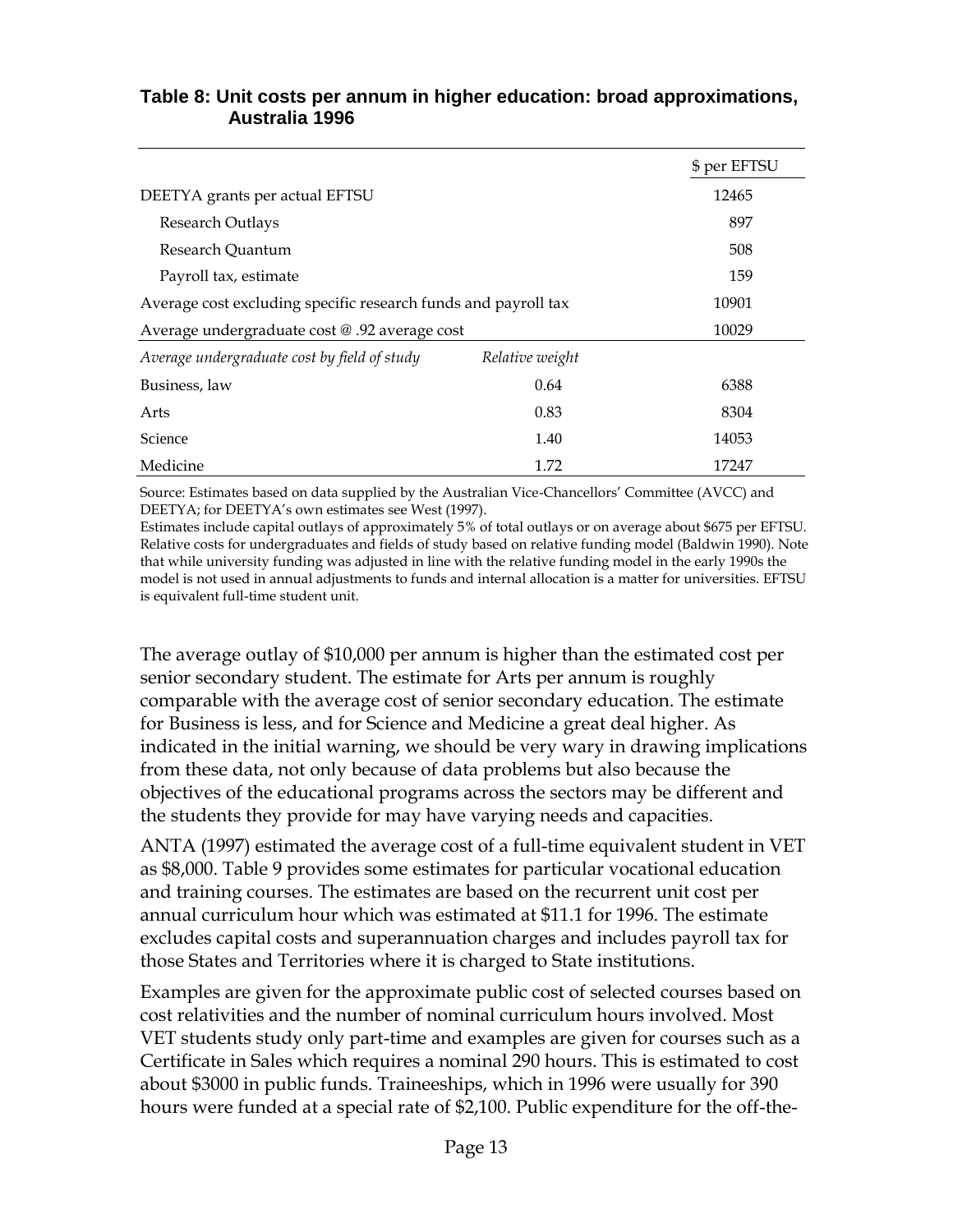job training of an apprenticeship in an Engineering area could cost \$4,500 per annum for three years or a total about \$13,500. The public cost of an advanced diploma course in Accounting could approximate \$11,800 for the two year course.

| Selected VET<br>programs                            | Number<br>of years | Hours<br>per<br>year | Total<br>course<br>hours | Cost<br>relativity | Unit cost per<br>annual<br>curriculum<br>hour | Total<br>cost | Common-<br>wealth<br>subsidy to<br>employer | Total<br>public<br>outlay |
|-----------------------------------------------------|--------------------|----------------------|--------------------------|--------------------|-----------------------------------------------|---------------|---------------------------------------------|---------------------------|
| Advanced Diploma<br>Accounting (post<br>year $12$ ) | $\overline{2}$     | 675                  | 1350                     | 0.79               | 8.8                                           | 11838         | na                                          | 11838                     |
| Diploma in Banking<br>and Finance                   | 1.5                | 667                  | 1000                     | 0.68               | 7.5                                           | 7548          | na                                          | 7548                      |
| 'Engineering'<br>Apprenticeship*                    | $4^*$              | 320                  | 960                      | 1.28               | 14.2                                          | 13640         | 4000                                        | 17640                     |
| Certificate in Sales                                | 1                  | 290                  | 290                      | 0.94               | 10.4                                          | 3026          | na                                          | 3026                      |
| Traineeship                                         | $\mathbf{1}$       | 390                  | 390                      | na                 | 5.4                                           | 2106          | 1500                                        | 3606                      |

### **Table 9: Illustrative public outlays on selected VET programs per student, \$, Australia 1996**

Source: Derived from data in ANTA (1997) and information from State institutions.

The average Australia recurrent expenditure per annual curriculum hour in 1996 was \$11.1. This estimate excludes capital outlays and outlays for superannuation. It includes payroll tax, but this is not charged on public sector providers in some States/Territories. na: not applicable. Some further adjustments are therefore needed to provide the data on a similar basis for schools and universities where the estimates include capital costs and superannuation.

\* Apprenticeship is for four years but attendance at TAFE or other provider is usually for three years.

Table 9 also shows the main form of employer subsidy for apprentices and the main subsidy for traineeships in 1996. In 1996 the subsidy to apprentices over the life of s successful apprenticeship was \$4,000 (after the fourth year) and the one year subsidy for trainees was \$1,500.

Full-time senior school students, VET and university students may be legible to receive student assistance such as AUSTUDY. The rates for 1996 are shown in Table 10. Students from low income homes could receive an annual allowance of about \$3,700 at home at age 16 and 17. At ages 18 and over the standard rate was about \$4,400 and the away-from-home or independent rate was close to \$6,700. The maximum rate paid to unemployed persons is the same as AUSTUDY for teenagers, though there was a higher rate for persons 21 and over.

TAFE courses involve small fees, usually not exceeding \$1 per course hour, and in some cases capped, eg at \$500 per annum in Victoria. Students from low income background, eg with a health card, are exempt. There is considerable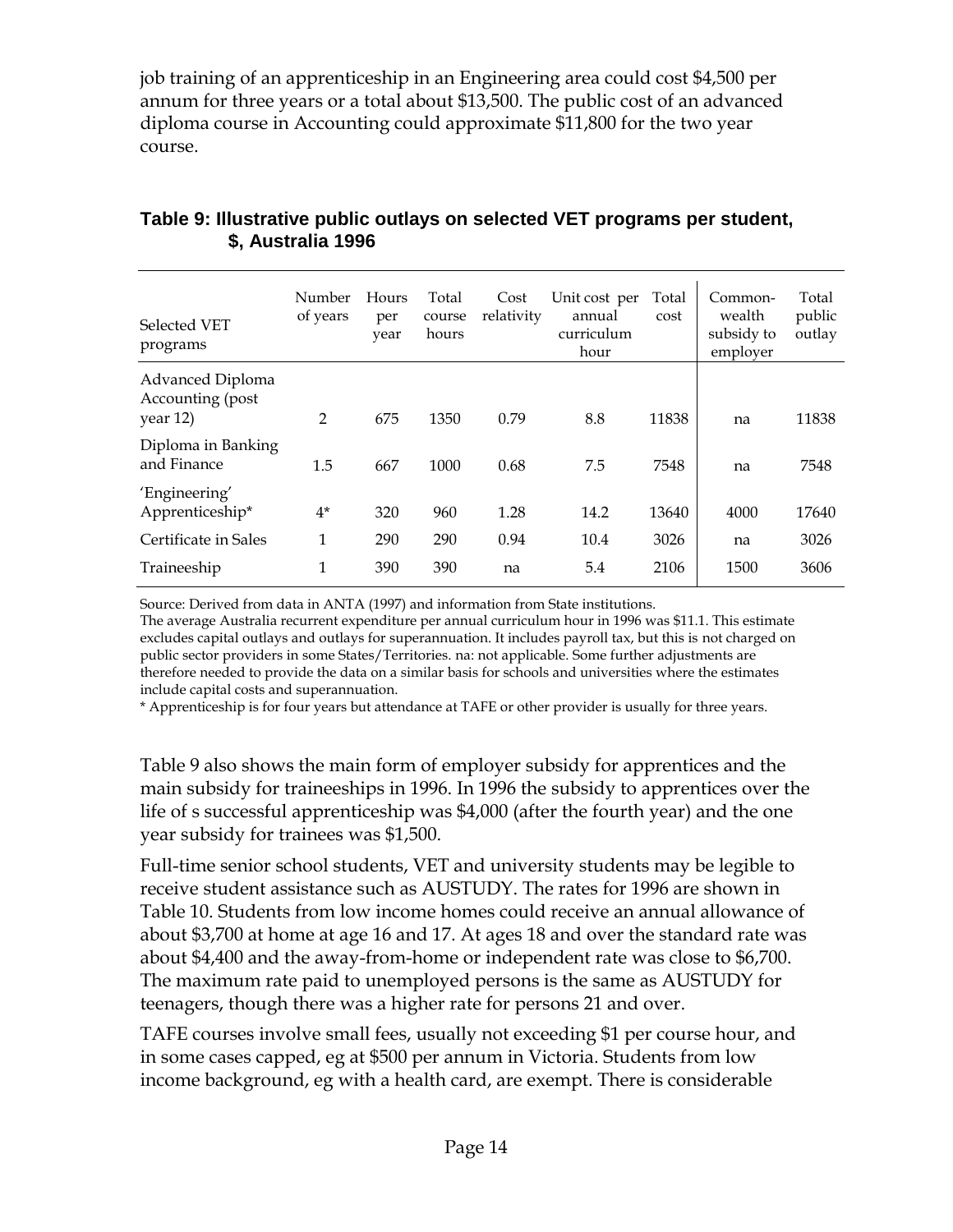variation in the extent to which additional charges are made for materials for particular courses.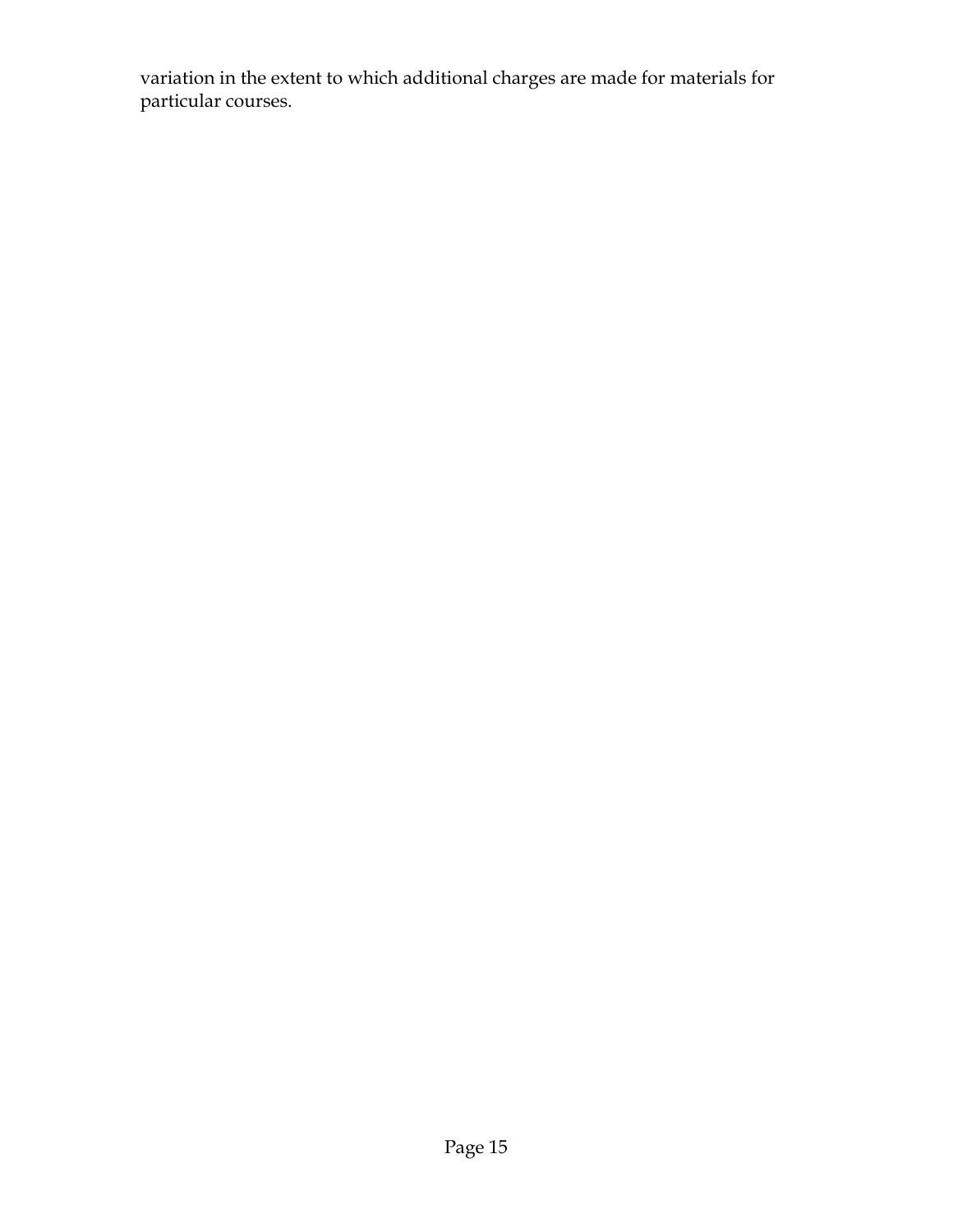#### **Table 10 AUSTUDY and Job Search Allowance (JSA) maximum benefits, Australia 1996**

|           |                  | under 18               |                        |                  | 18 and over            |                                  |                     |                  |  |
|-----------|------------------|------------------------|------------------------|------------------|------------------------|----------------------------------|---------------------|------------------|--|
|           | standard<br>rate | away<br>/indep<br>rate | with<br>partner<br>etc | standard<br>rate | away<br>indep/<br>rate | <b>AUSTUDY 22-</b><br>24 at home | with<br>partner etc | JSA 21 &<br>over |  |
| fortnight | 141              | 232                    | 281                    | 169.1            | 257.7                  | 217                              | 281                 | 317.7            |  |
| year      | 3665             | 6051                   | 7331                   | 4408             | 6692                   | 5649                             | 7331                | 8256             |  |

Source: DEETYA

Away/indep means away from home or independent rate JSA is Job Search Allowance

Fees are often charged in government schools though the fees are usually smaller than in TAFE and are voluntary in that a student is not denied enrolment by a failure to pay. In the case of private schools, the private sources, mainly fees, cover 30 per cent of the costs in Catholic schools and on average nearly 70 per cent of the costs of independent schools. Fees in Catholic secondary schools are usually below \$2,000 per annum. In independent schools there is a wider range with the higher cost schools having secondary level fees of around \$9000 per annum.

In universities, HECS enables the Commonwealth to recoup a rising share of the outlays. HECS is a deferred payment scheme which involves repayments adjusted for inflation but with no charge for interest. Students who pay up-front receive a 25 per cent discount. This discount probably underestimates the average value of the interest subsidy. Because repayments of HECS are income contingent, about 15 per cent of HECS was not expected to be recovered under the conditions applying in 1996.

In 1996 the rate for HECS was \$2450 for a full-year course. We could assume that, because of the waiver to repayment for low income recipients and because of the interest subsidy, the government was likely to recover in effect 60 per cent of its outlay. In 1996 the net recovery could be put at about \$1500 per annum which was about 25 per cent of the costs estimated here for Business or Law and less than 10 per cent of the costs for medicine.

The HECS rates were increased in 1997 and varied by discipline to \$3,300 eg for Arts, and Education, \$4,700 for Business, Science and 'Engineering' and \$5,500 eg for Medicine and Law. The income at which HECS was to be repaid was substantially lowered. If we now assume a net recovery rate of 65 per cent then Law students on average contribute about \$3,600 per annum - over half their course costs - and Business students about \$3,000, approaching 50 per cent of annual course costs.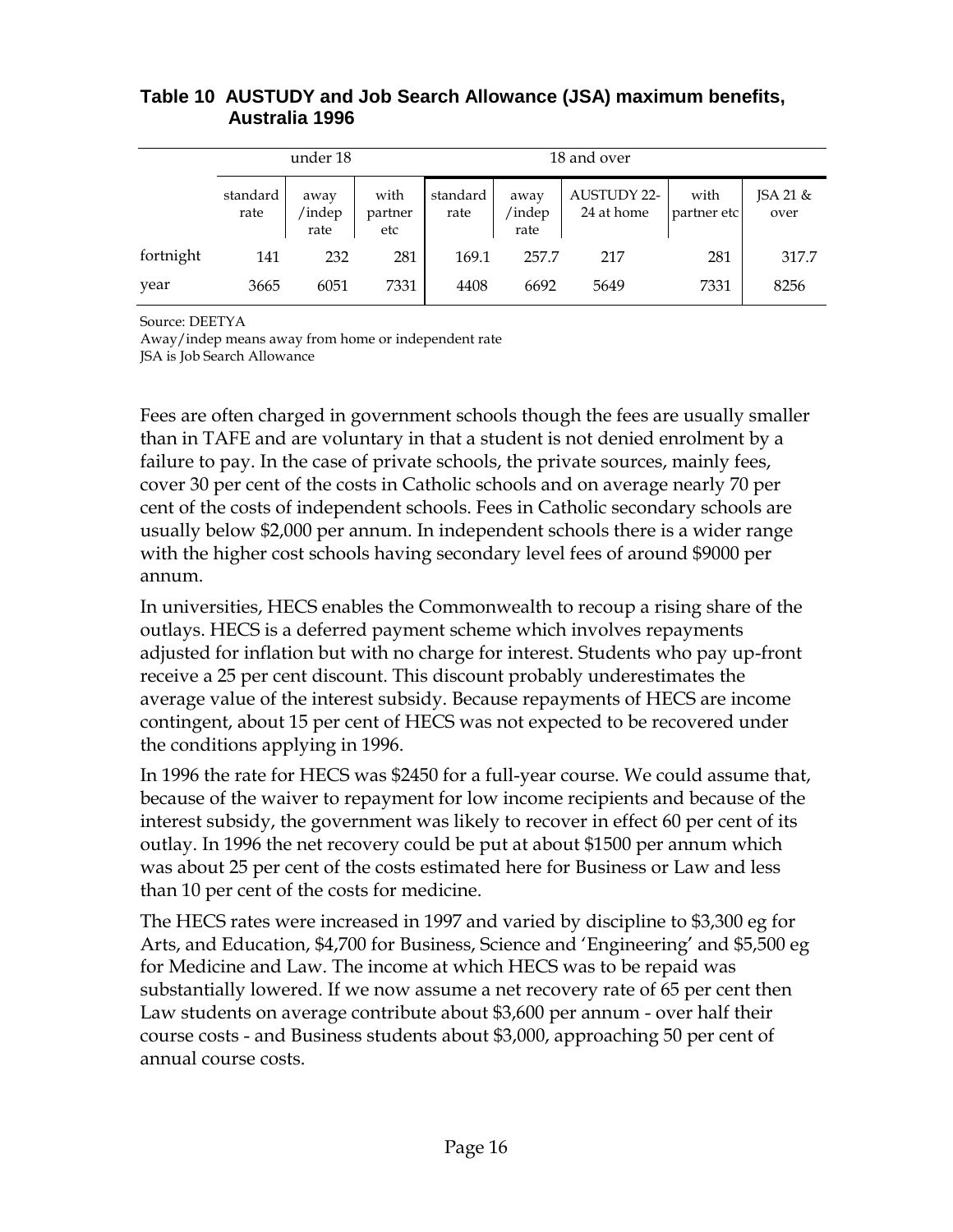## **Scenarios**

Table 11 draws on the estimates in the previous section to show how much is spent on a number of different courses. For example a student who completed only junior secondary schooling would, at 1996 prices, have a public outlay of \$55,000 spent on his or her schooling. If he or she completed senior secondary then the total would have grown to \$71,000. If the student were eligible for AUSTUDY and assuming they were aged under 18, the total public outlay would increase to about \$78,000 by the end of secondary school.

|                                                                                 | Total<br>Public \$<br>for whole<br>course | Total<br>maximum<br><b>AUSTUDY</b><br>under 18<br>standard | Total<br>maximum<br><b>AUSTUDY</b><br>$18 +$<br>standard | Employer<br>subsidy | Recovery Recovery<br>HECS at<br>1996<br>rates** | of $60\%$ of of $65\%$ of<br>HECS at<br>1997 rates |
|---------------------------------------------------------------------------------|-------------------------------------------|------------------------------------------------------------|----------------------------------------------------------|---------------------|-------------------------------------------------|----------------------------------------------------|
| <b>Government schools</b>                                                       |                                           |                                                            |                                                          |                     |                                                 |                                                    |
| Primary schooling                                                               | 33250                                     | na                                                         | na                                                       | na                  | na                                              | na                                                 |
| Junior secondary                                                                | 21686                                     | na                                                         | na                                                       | na                  | na                                              | na                                                 |
| Senior secondary                                                                | 16090                                     | 7330                                                       | $\star$                                                  | na                  | na                                              | na                                                 |
| University                                                                      |                                           |                                                            |                                                          |                     |                                                 |                                                    |
| <b>Business</b>                                                                 | 19164                                     | *                                                          | 13224                                                    | na                  | 4410                                            | 9165                                               |
| Arts                                                                            | 24912                                     | *                                                          | 13224                                                    | na                  | 4410                                            | 6435                                               |
| Science honours                                                                 | 56212                                     | ×.                                                         | 17634                                                    | na                  | 5880                                            | 12200                                              |
| Medicine                                                                        | 103482                                    | *                                                          | 26451                                                    | na                  | 8820                                            | 21450                                              |
| <b>VET</b><br>Advanced Diploma<br>Accounting<br>Diploma in Banking<br>& Finance | 11838<br>7552                             | *<br>*                                                     | 8817<br>6613                                             | na<br>na            | na<br>na                                        | na<br>na                                           |
| Certificate in Sales                                                            | 3026                                      | na                                                         | na                                                       | na                  | na                                              | na                                                 |
| 'Engineering'<br>Apprenticeship                                                 | 13640                                     | na                                                         | na                                                       | 4000                | na                                              | na                                                 |
| Traineeship                                                                     | 2106                                      | na                                                         | na                                                       | 1500                | na                                              | na                                                 |

### **Table 11 Summary of examples of public outlays and recoveries**

See appendix for more detail. Note that this table does not show private fees paid to government schools and to VET

na: not applicable

\* For simplicity no amount is shown but full-time school students 18 or over are eligible for AUSTUDY at the higher rates and tertiary students 17 or under are eligible for the lower rates.

\*\* University students faced HECS in 1996 of \$2,450 per full-time year. Recovery can be considered at about 60%: up-front discounts or interest subsidy accounts for 25% and a further 15 % for non-recovery under the conditions applying in 1996. Charges and likely recovery rates were increased in 1997.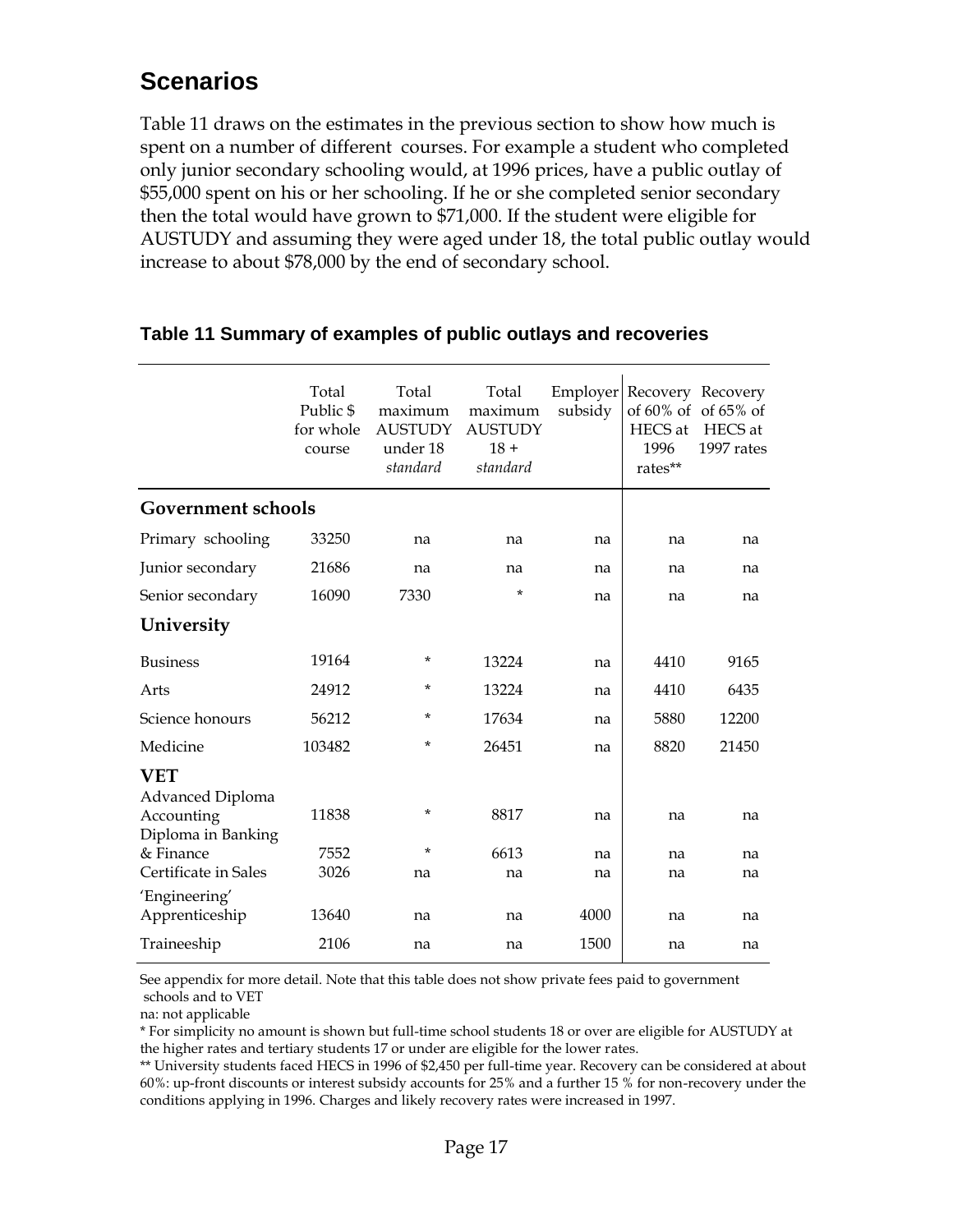Table 11 includes examples for expenditure on university courses. It shows expenditures of: \$19,000 for a three year Business course, \$25,000 for a three year Arts course, over \$56,000 for a four year honours Science course and over \$100,000 for a six year degree in Medicine. AUSTUDY (shown only at the standard rate) adds to the government outlays for low income or independent students.

There is an offset to the Commonwealth's higher education outlays through HECS. The estimated real recovery of HECS debt is shown. At the new rates for 1997 the estimated real recovery of HECS debt is approximately \$6,000 for a three year Arts degree, \$9,000 for Business students and \$21,000 for a six year course in Medicine. (More detailed estimates would vary the recovery rates somewhat across the various courses).

The estimates of public outlay for VET courses range from \$2,100 for traineeships in 1996 to about \$12,000 for an advanced diploma in Accounting to \$13,500 for an 'Engineering' apprenticeship. A full-time student is eligible for AUSTUDY but apprentices and trainees are not. Their employers at 1996 rates received a total subsidy of \$4,000 for apprentices and \$1,500 for trainees. There were also schemes for the unemployed that involved additional support.

The examples in Table 11 are for the specified length of the courses. Quite large numbers of students take longer than minimum time and about a third of university students withdraw before completion. Some later commence other courses. Increasing numbers are taking double degrees. In universities, many students now enrol at the outset for a double degree. Very many people undertake more than one course of post-school study. Many persons switch across sectors. The simple examples given in Table 11, which show completion of selected courses in minimum time, do not reflect the full extent to which people avail themselves of public education and training funding. These wider scenarios will be considered in later work. Analysis of student flows in higher education is provided in Shah and Burke (1996) but the flow data have not yet been combined with the expenditure data considered here.

# **Conclusion**

Public and private spending on education and training make a substantial demand on the nation's resources. Whether the current allocation is sufficient to meet the needs of our rapidly changing society and whether it is equitably and efficiently allocated are matters for continued investigation.

This paper provides a range of data on expenditure on education and training to contribute to the debate on the size and shape of funding. In several cases the estimates presented are subject to substantial revision both in the basic data and the method of analysis.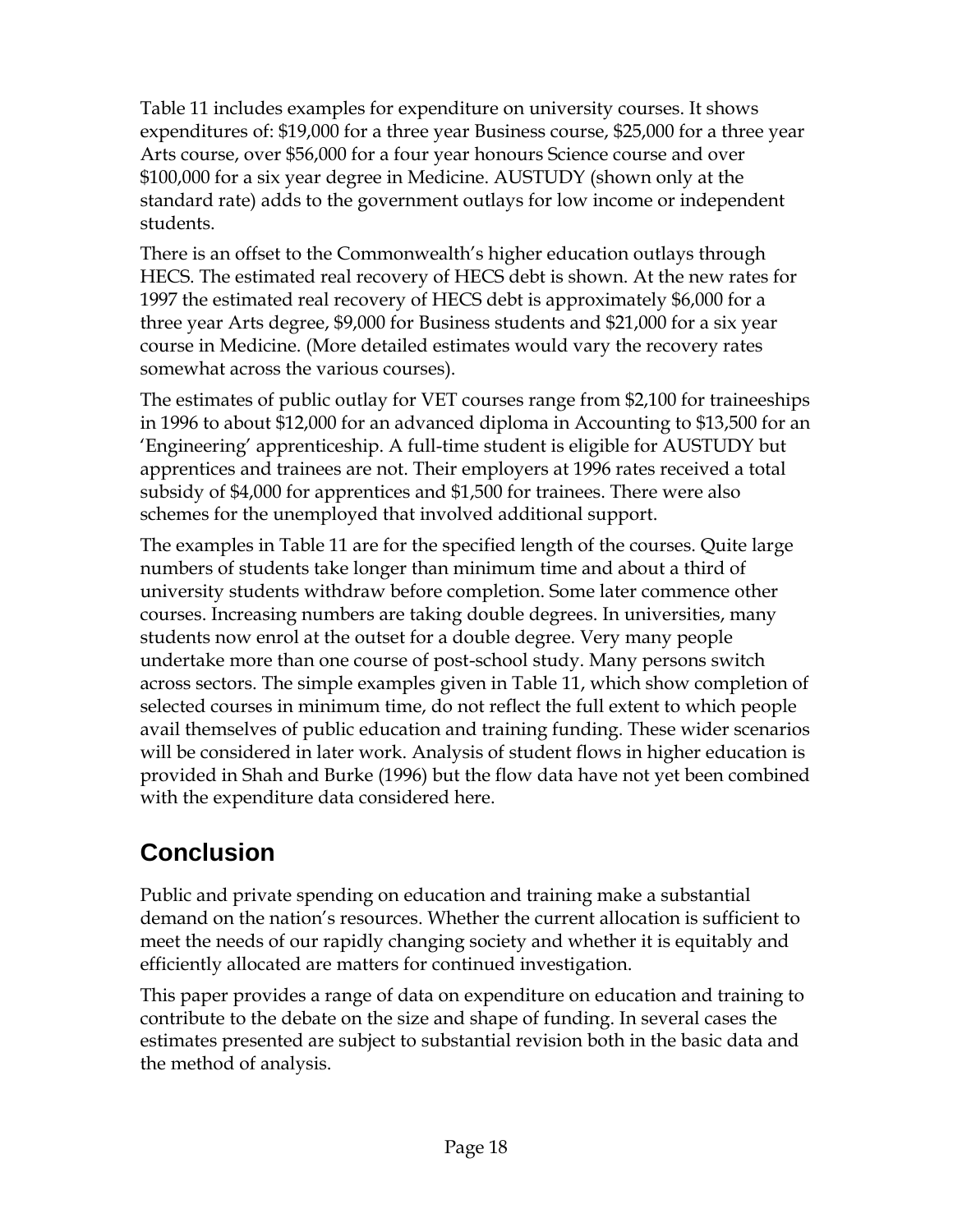Compared with OECD countries Australia has middling levels of public educational outlays and a relatively small level of all public outlays. The need to constrain public expenditures is a matter of overall government priorities, not the result of very high levels of outlay that need to be wound back.

The paper documents the aggregate size of public and private spending on education and employer spending on training. It provides approximate estimates of spending per student or client in the main sectors of public education and for particular programs. These data are used to provide estimates of the public expenditures on persons who follow particular education or training pathways.

As stated earlier, the estimates presented are subject to revision both in the basic data and the method of analysis. Many of the estimates are for average outlays and there is wide variation around the average for reasons of location or mode of delivery or size of the group to be taught.

A student who leaves a government school at the end of junior secondary school will have had approximately \$55,000 of public funds spent on his or her education. If he or she subsequently enter a traineeship about a further \$2,000 is spent on training. An 'Engineering' apprenticeship costs about \$13,500 in public funds. There is, in addition, an employer subsidy for traineeships and apprenticeships.

Senior secondary schooling in government schools costs *on average* about \$16,000 in public funds, though there are differences across states. There are additional AUSTUDY payments to about half the students aged 16 or over. Undergraduate university courses involve public outlays of about \$10,000 per full-time student per annum. A three year Business degree involves government outlays of \$19,000, an Arts degree \$25,000, a four year honours Science degree over \$55,000 and a six year medical degree over \$100,000. For university courses the HECS repayments offset a considerable part of the public expenditure. At the HECS rates levied in 1997 more than half the public outlays on Law courses will be recovered, and nearly half the outlays on Business courses.

VET courses cost less in public outlay than university courses. A major reason is that they are shorter. A two year advanced diploma in accounting could cost nearly \$12,000 in public funds plus any AUSTUDY payments. The *public* outlays on an 'Engineering' apprenticeship could approximate \$13,500 for the three years of part-time off-the-job training plus the subsidy to the employer of \$4,000 (at the 1996 rate). There is a considerable variation in costs across different courses.

The data presented in the paper are mainly useful for estimating the outlays required in an educational pathway. On their own they tell us little about the relative efficiency or effectiveness of the various sectors because there are considerable differences in purpose. Secondary schooling is provided throughout the country implying quite small classes in some regional schools. Classes in all schools have to be offered in a range of key learning areas to ensure students have a suitable program, implying small classes in some subjects. TAFE institutes provide courses for students with the whole range of abilities. They may have to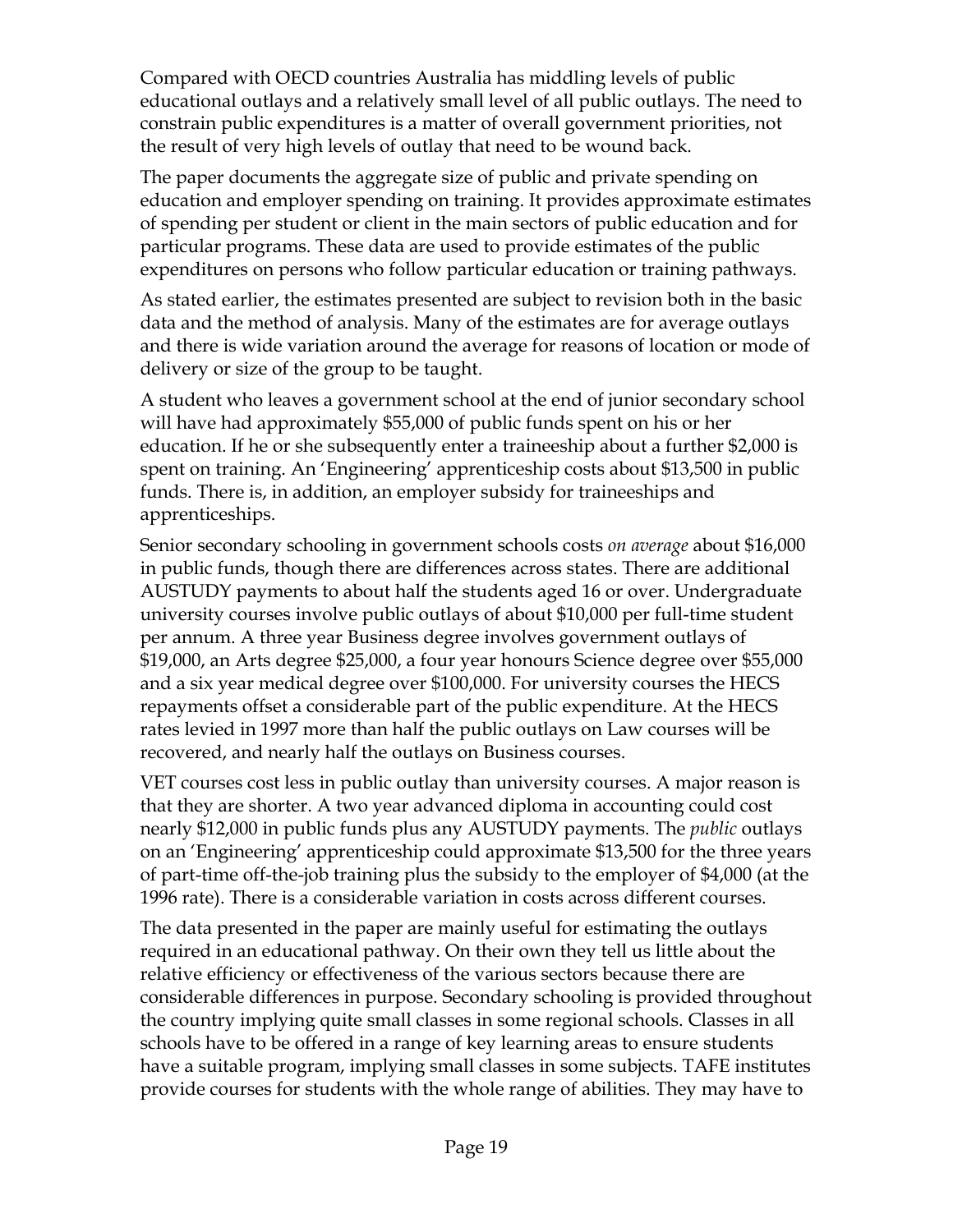provide courses in a range of levels and of fields of study, in a variety of locations and at unusual times, all factors leading to small groups.

Universities tend to pay higher salaries and tend to have a greater infrastructure than schools and TAFE institutes, for example in libraries and computer facilities as well as in the science, engineering and medical areas. They are able to offset some of their additional costs by their main mode of teaching which requires a high level of independent student study outside the class room. This mode is possible given that universities do not cater for students of low academic achievement. Universities tend to provide a relatively low total number of class hours for their students. They also use lectures to large groups for a substantial part of those hours. For example first year students in Business at a university might attend class for 350 hours a year. This is about half the hours in a TAFE Accounting course and well under half the annual hours for a year 12 student. About 60 per cent of the university students' class hours would be in lectures.

The large lecture mode of teaching cannot be used for those TAFE or school courses where class numbers are relatively low. In some TAFE courses, hands-on activity requires small groupings. Even if the student numbers were sufficient, the lecture mode may not be appropriate for the broader concerns of schools and the varied abilities of school and TAFE students. These points should also be borne in mind when the cost advantages and disadvantages of new forms of technology in teaching are under review.

In summary schools, TAFE and universities still have different functions. This may mean justifiably quite different requirements for class contact, class size and expenditures.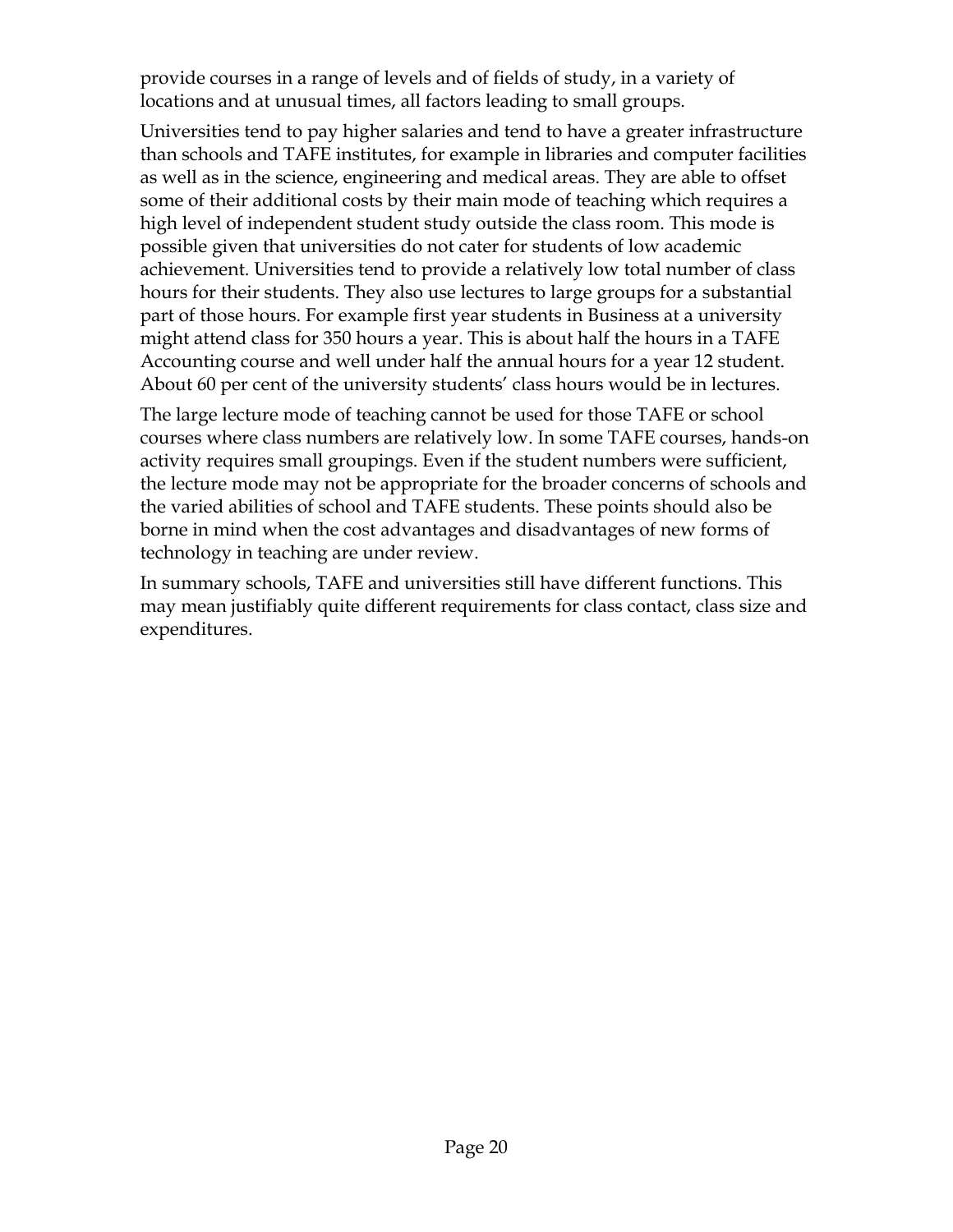## **References**

- Anderson, D (1997), Institutional Amalgamations in Post-Secondary Education and Training: Review of Literature and Annotated Bibliography, *Ministerial Review of the Provision of Technical and Further Education in the Melbourne Metropolitan* Area, Vol 2
- Australian Bureau of Statistics (ABS), *Employer Training Expenditure, Australia* July-September, 1990 and 1996 Cat No 6353.0
- ABS, *Expenditure on Education, Australia*, Cat No. 5510.0.
- ABS, *Research and Development, Higher Education Organisations* 1995 Cat No. 8111.0
- ABS, *Schools Australia*, Cat No 4221.0,
- ABS, *Training and Education Experience, Australia* 1993 Cat No 6278.0
- ABS, *Transition from Education to Work*, Cat No 6227.
- Australian National Training Authority (ANTA), (1997), *Annual National Report 1996*, Brisbane.
- Baldwin, P. (1990), *Assessment of the Relative Funding Position of Australia's Higher Education Institutions*.
- Bluer, R., Burke, G., Grauze, A., Nunn, J. and Shah, S. (1997*), Costs of delivery of VCE programs, including Dual Recognition, in schools,* Department of Education, Victoria.
- Department of Employment, Education, Training and Youth Affairs (DEETYA) (1997), *Selected Higher Education Student Statistics,* Canberra.
- Industry Commission (1997*), Submission to the review of higher education financing and policy*, Canberra
- McKenzie, P. (1995), Scale Economies in Australian Secondary Schools *Australian Journal of Education*, 39,2.
- MCEETYA (1997), Summary 1995-96 Finance Statistics
- MCEETYA (1997a), *National Report on Schooling 1995* 1997
- National Center for Vocational Education Research (NCVER) (1997), *Australian VET Statistics 1996.*
- OECD, *Economic Outlook,* June 1997.
- OECD, *Education at a Glance* ,1997.
- Shah, C. & Burke, G. (1996), *Student Flows in Australian Higher Education,* Australian Government Publishing Service (AGPS), Canberra; http://www.deetya.gov.au/divisions/hed/operations/shar-burke/front.htm
- Shah, C. (1998), Recurrent teacher cost per student in key learning areas: upper secondary schools Victoria, Australia, *Education Economics* (in press)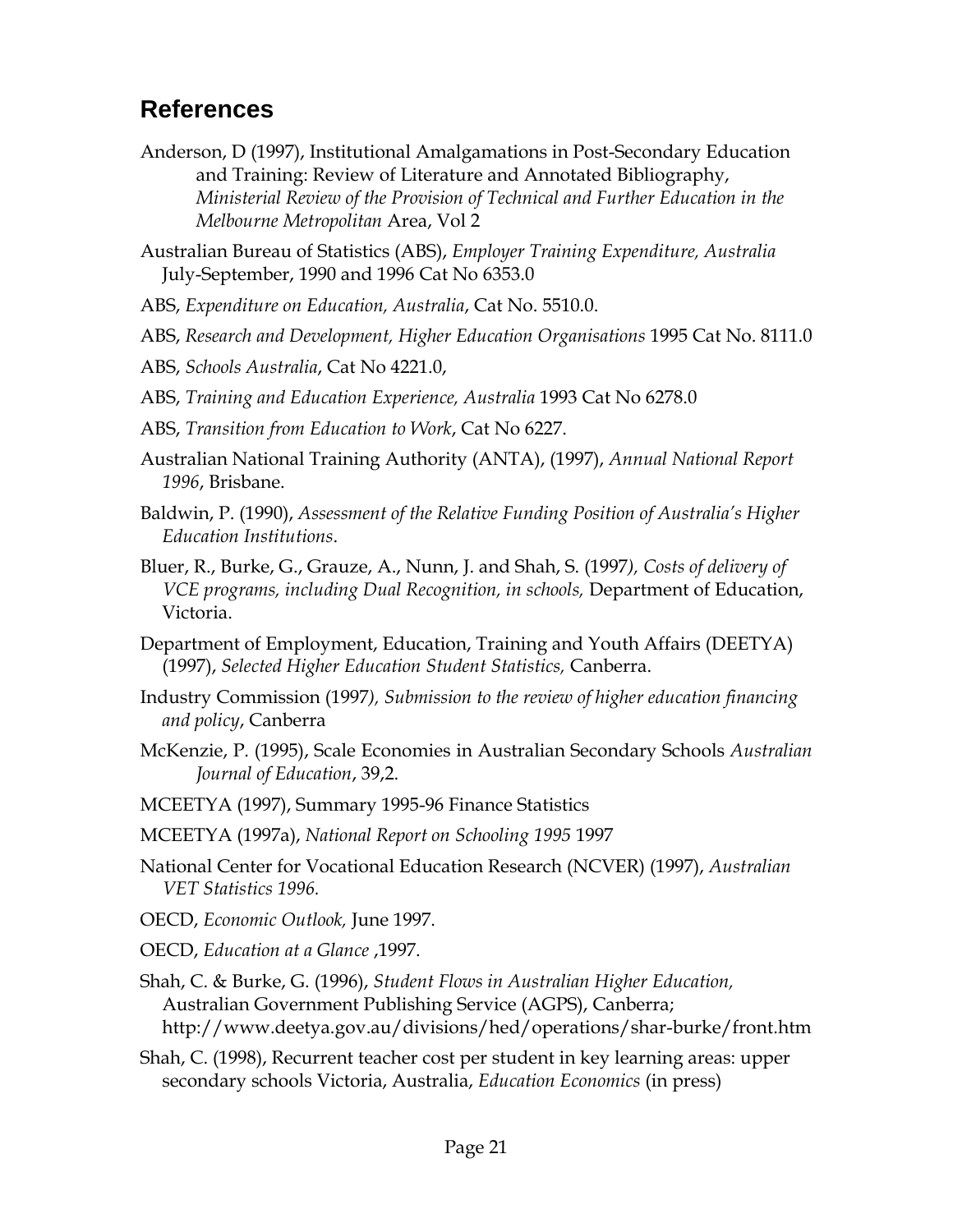West, R. Chair (1997*), Learning for life, review of higher education financing and policy,* AGPS Canberra.